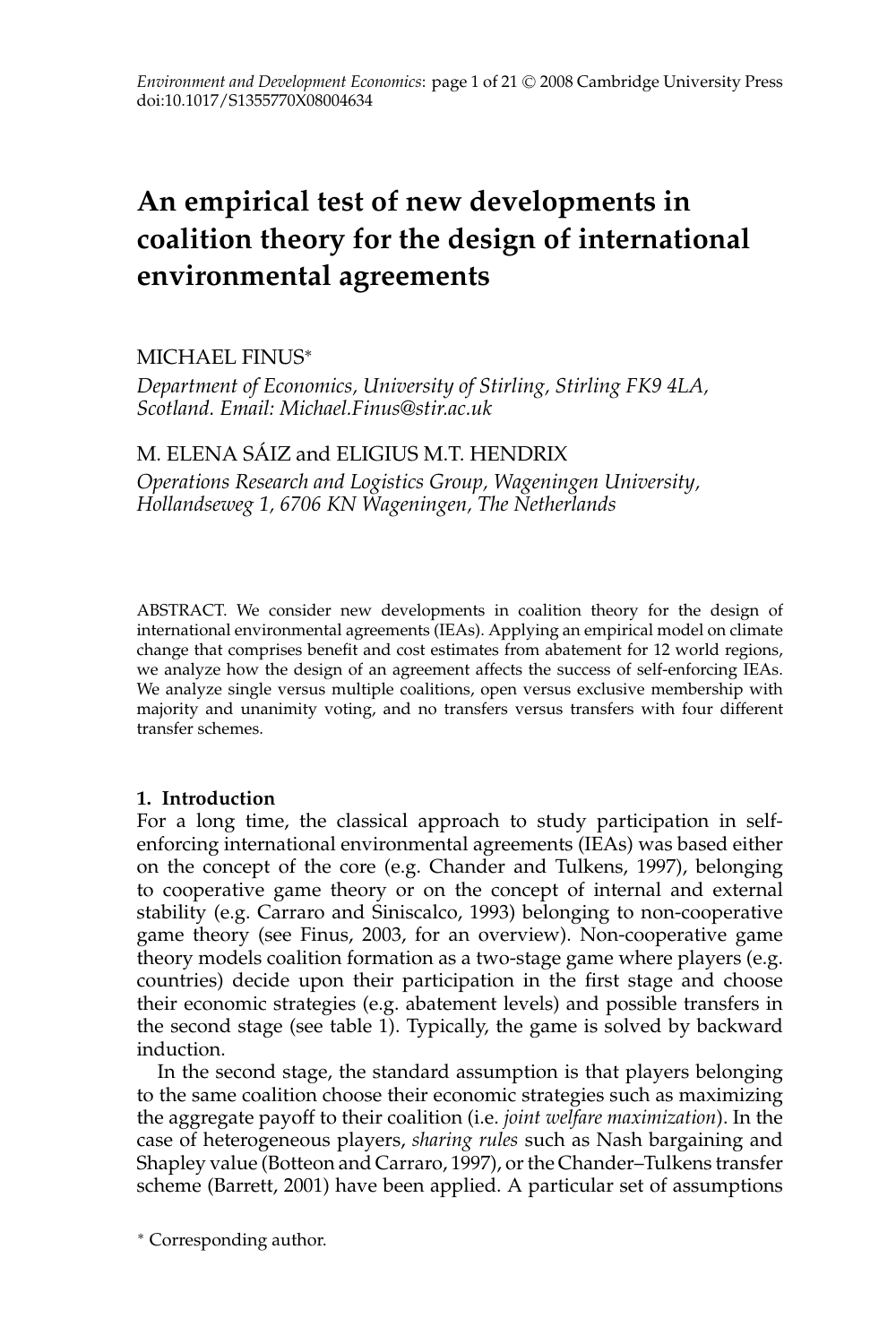| <b>Stage</b>                                | Feature                                       | Specification                  |                               |                                                  |  |  |  |  |
|---------------------------------------------|-----------------------------------------------|--------------------------------|-------------------------------|--------------------------------------------------|--|--|--|--|
| First stage:<br>participation<br>strategies | 1. sequence<br>2. agreements<br>3. membership | simultaneous<br>single<br>open | majority                      | sequential<br>multiple<br>exclusive<br>unanimity |  |  |  |  |
| Second stage:<br>economic and               | 4. economic<br>strategies                     | joint welfare<br>maximization  |                               | bargaining                                       |  |  |  |  |
| transfer<br>strategies                      | 5. transfer<br>strategies                     | no                             | classical<br>sharing<br>rules | yes<br>optimal<br>sharing<br>rules               |  |  |  |  |

Table 1. *The structure of coalition formation*<sup>∗</sup>

*Note:* <sup>∗</sup>Standard assumptions are indicated in italics, assumptions considered in this paper are indicated in bold, and assumptions that are proposed for future research are underlined.

assigns a vector of payoffs to each coalition structure, called valuations. In the first stage, the decision about participation is modeled as a membership game. The standard assumption is a cartel formation game in which players *simultaneously* announce their decision to remain a singleton or to join the coalition (i.e. cartel). This assumption implies that players can only form a *single agreement*. The standard definition of stability requires that in equilibrium no player has an incentive to change its announcement. Hence, this concept defines stability in terms of single deviations and implies *open membership* since players can freely join a coalition.

Recently, there have been advances in non-cooperative coalition theory that are gradually being adopted in the game theoretical analysis of IEAs (e.g. Carraro, 2000; Finus and Rundshagen, 2003). Until now, these modifications apply exclusively to the first stage of coalition formation (see table 1) and the definition of stable coalitions (not displayed in table 1) as explained for instance in Finus (2003). Those modifications include for instance that stability may be defined not only in terms of single but also multiple deviations (e.g. strong Nash equilibrium or coalitionproof Nash equilibrium). Moreover, the timing of participation decisions may be modeled sequentially, the possibility of multiple coalitions can be considered, as can be various forms of exclusive membership.

In this paper, we focus on the issues of 'single versus multiple coalitions' and 'open versus exclusive membership'. From the theoretical oriented literature, there is some indication that the formation of multiple coalitions and the restriction of membership can enhance the success of self-enforcing IEAs. However, this evidence is based on the assumption of symmetric players and other restrictive assumptions about the payoff functions (e.g. Carraro and Marchiori, 2003; Finus and Rundshagen, 2003). In this paper, we analyze these issues with an empirical model that comprises benefit and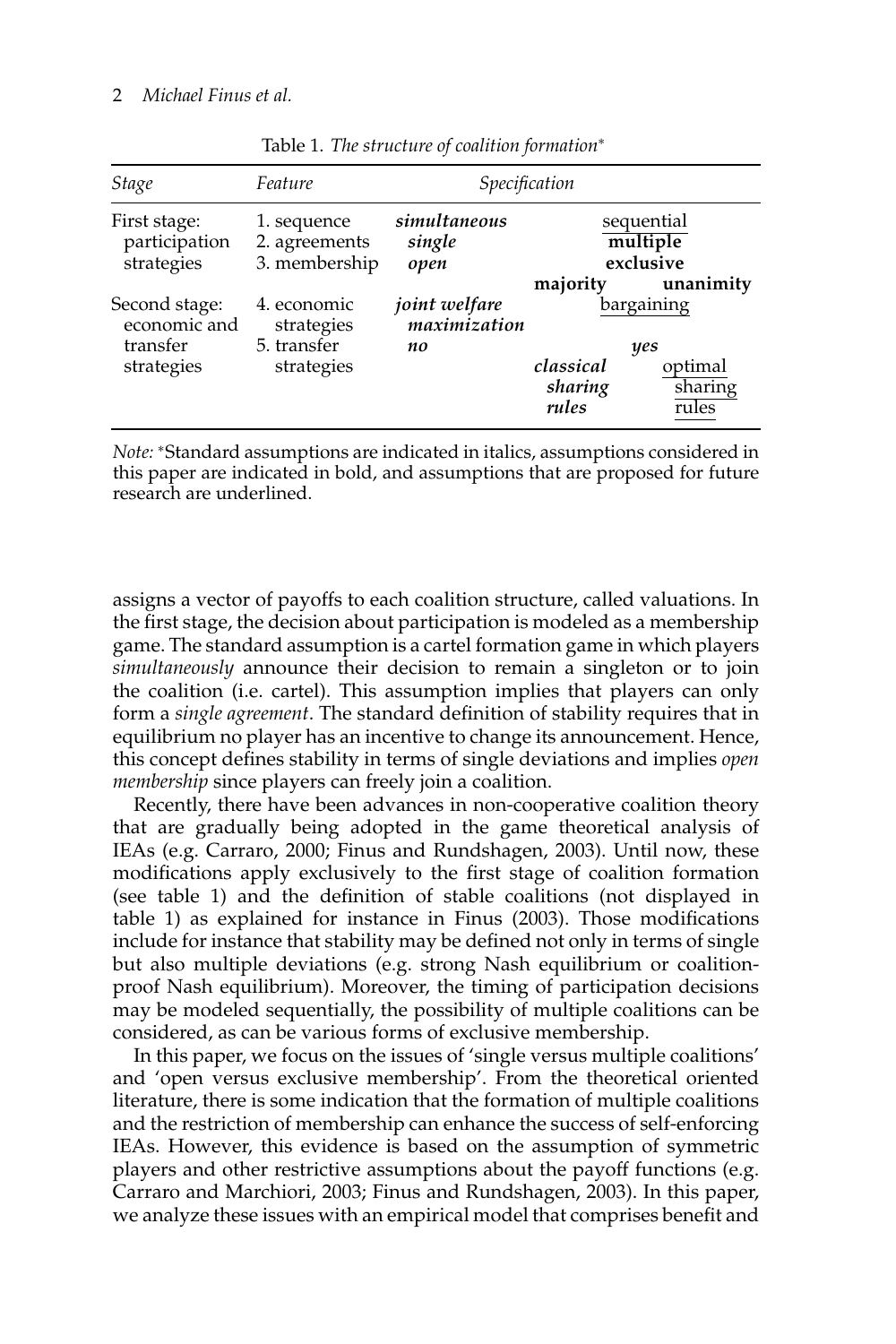cost estimates for 12 heterogeneous world regions in the context of global warming.<sup>1</sup> This makes it interesting to analyze whether and how transfers affect coalition formation.

In the following, we describe our model in section 2 and report our results in section 3. In section 4, we place our conclusions in a wider perspective and suggest issues for future research. This includes a discussion of all assumptions listed in table 1 which are not treated in this paper.

## **2. The model**

#### *2.1 First stage of coalition formation*

There are several ways to model the notion of single versus multiple coalitions and open versus exclusive membership. We use a notion proposed by Carraro (2000), which emerges as a natural extension of the well-known concept of internal and external stability in the cartel formation game. In the following, we describe this notion informally and provide a formal definition in our working paper (Finus *et al.*, 2004).

The notion of single versus multiple coalitions is modeled using two alternative coalition games that both assume that all players  $\{1, \ldots, n\}$ , which are world regions in our model and henceforth referred to as regions, simultaneously announce their membership. In the single coalition game, regions have only two membership strategies, called announcements. Announcement  $\sigma_i = 0$  implies that the region remains a singleton and announcement  $\sigma_i = 1$  implies that the region becomes a member of a nontrivial coalition, provided there is at least one more region that makes the same announcement. In the multiple coalition game, regions have *n* possible announcements. If a region makes an announcement that no other region makes, this region remains a singleton. Regions that have made the same announcement form a coalition. Consequently, in both games, announcements lead to a coalition structure  $p = \{k_1, k_2, \ldots, k_M\}$ , which is a partition of players in disjoint sets. In the single coalition game,  $\kappa_2, \ldots, \kappa_M$ are singleton or trivial coalitions, whereas in the multiple coalition game, some or all coalitions  $\kappa_2, \ldots, \kappa_M$  may be non-trivial coalitions.

The notion of open versus exclusive membership is captured by applying different definitions of stability. In the single coalition game, open membership is captured by the (standard) definition of internal and external stability. A coalition structure  $p = \{k_1, \{i\}, \dots, \{k\}\}\$  that is derived from a set of announcements  $\sigma^*$  is stable if no region that announced  $\sigma_i^* = 1$ has an incentive to change its announcement to  $\sigma_i' = 0$  (internal stability) and if no region that has announced  $\sigma_j^* = 0$  has an incentive to change its announcement to  $\sigma'_j = 1$  (external stability). In order to capture exclusive membership, we extend the definition of external stability under exclusive

<sup>1</sup> For a similar procedure, see for instance Bosello *et al.* (2003) and Eyckmans and Finus (2006).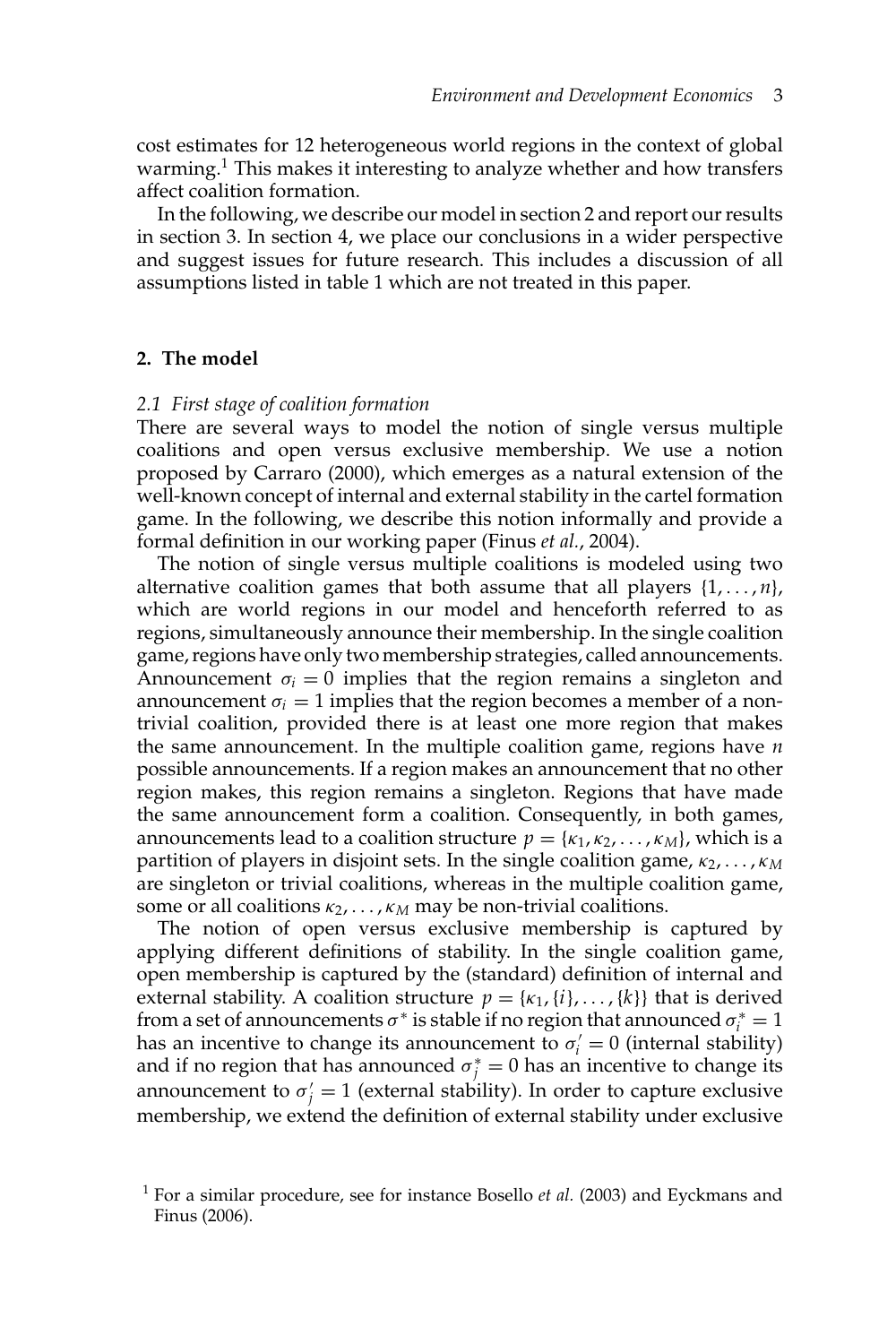### 4 *Michael Finus et al.*

membership. In case a region that announced  $\sigma_j^* = 0$  has an incentive to switch to  $\sigma_j^*=1$ , we assume that current members of coalition  $\kappa_1$  vote on the accession of this region. We consider two versions: majority and unanimity voting. Majority voting means that accession is only possible if a (strict) majority of current members of coalition  $\kappa_1$  is in favor of accession (i.e. they receive a higher payoff in the enlarged coalition). Under unanimity voting, accession is only possible if all current members of  $\kappa_1$  support the accession of a new member.

In the multiple coalition game, a coalition structure  $p = \{k_1, k_2, \ldots, k_M\}$ is not only stable if the conditions for internal and external stability are satisfied, but the conditions for intercoalitional stability must also hold. That is, under open membership we also have to ensure that no coalition member has an incentive to join another coalition. Exclusive membership under majority and unanimity voting is captured in a similar way as described for the single coalition game. That is, the definitions of exclusive and intercoalitional stability are modified to account for the fact that if a region has an incentive to join a coalition, current members vote upon its accession.

There are two features that are important to note for the subsequent analysis. Firstly, a coalition structure that is stable under open membership will also be stable under exclusive membership (but not necessarily vice versa) and a coalition structure that is stable under majority voting will also be stable under unanimity voting (but not necessarily vice versa). This is an immediate implication of the definitions of stability. The interesting question is what 'more stability' means in terms of global abatement and global welfare. Secondly, on the one hand, the possibility to form multiple coalitions implies more flexibility for regions which might enhance the success of coalition formation. For instance, a region that is not interested in cooperation with the main coalition, as long as this means take it or leave it, may consider forming another coalition with regions that have similar interests. This may mean that this additional coalition implements lower abatement targets but, nevertheless, its members increase abatement above non-cooperative levels. On the other hand, however, more flexibility means also more possibilities to free-ride. For instance, a coalition member that is faced with the option to stay or to quit may decide to remain in the coalition. However, having also the possibility to join another coalition may be an attractive option, jeopardizing stability. Thus, the interesting question is which of the two opposed effects is dominating.

In the context of symmetric players, it has been shown that if coalition formation is not restricted to a single coalition, multiple coalitions will emerge in equilibrium. Moreover, there is some indication that equilibrium coalition structures in the multiple coalition game are superior in terms of global abatement and global welfare than those in the single coalition game. A similar positive impact applies also to exclusive membership (Carraro, 2000; Carraro and Marchiori, 2003; Finus and Rundshagen, 2003). Hence, it remains to be analyzed whether this also holds for heterogeneous players for which we use our empirical model, as sensible analytical results are difficult to obtain.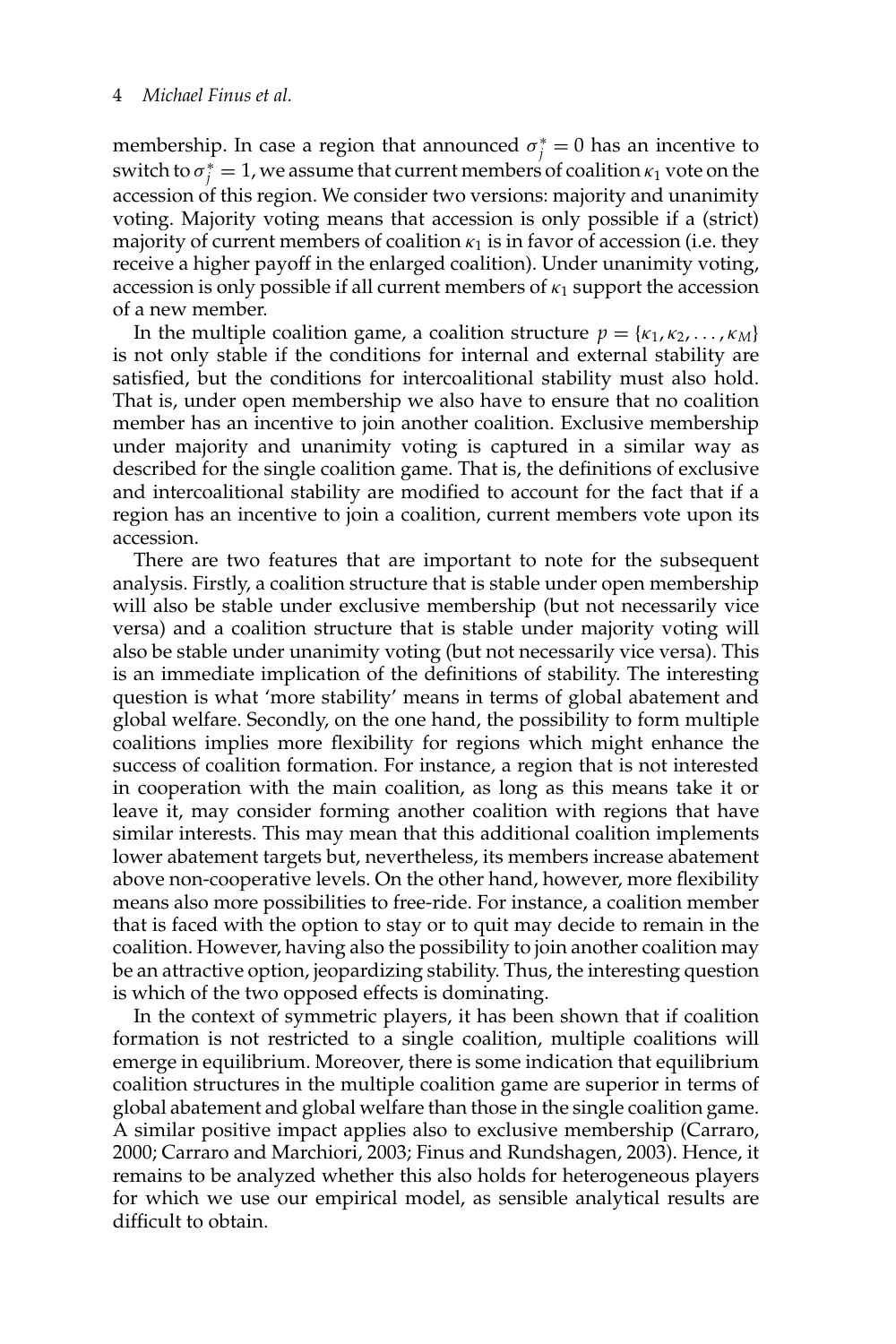*2.2 The second stage of coalition formation* Basic structure

We assume that the payoff function of region *i* is given by

$$
\pi_i(q) = B_i\left(\sum_{j=1}^n q_j\right) - C_i(q_i), \qquad (1)
$$

where  $B_i(\sum_{j=1}^n q_j)$  represents the benefits from global abatement (which is the sum of individual abatement,  $q_i$ ,  $\forall$   $j \in I = \{1, \ldots, n\}$  and  $C_i(q_i)$ are abatement costs from individual abatement  $q_i$ , and  $q$  is the vector of abatement levels. The strategy space is compact,  $q_i \in [0, e_i^{BAU}]$ , where  $e_i^{BAU}$ are business-as-usual emissions in the absence of any abatement. The benefit function is a continuous and concave function and the cost function is a continuous and strictly convex function. Each coalition  $\kappa_1$  is assumed to choose abatement such as maximizing the sum of payoffs of its individual  $members<sup>2</sup>$ 

$$
\max_{q_i, i \in \kappa_\ell} \sum_{i \in \kappa_\ell} \pi_i(q),\tag{2}
$$

given abatement  $q_i$  of all players  $j \notin \kappa_\ell$ . The simultaneous solution of (2) for all coalitions  $\kappa_{\ell}$  in a given coalition structure  $p = {\kappa_1, \kappa_2, ..., \kappa_M}$ , yields the (unique) equilibrium abatement vector *q* <sup>∗</sup>(*p*). This abatement vector can be interpreted as a Nash equilibrium between coalitions. Within a coalition, the abatement vector is optimal from a cost–benefit perspective of the coalition members. Consequently, the coalition structure where all regions are in one coalition (grand coalition), representing full cooperation, corresponds to the global optimum. By the same token, the coalition structure that comprises only singleton coalitions, representing no cooperation, corresponds to the Nash equilibrium. Any other coalition structure may be seen as partial cooperation.

In the case of no transfers, substituting  $q^*(p)$  into (1) yields a vector of payoffs  $\pi(q^*(p)) = (\pi_1(q^*(p)), \ldots, \pi_N(q^*(p)))$  called valuations, i.e.  $v(p) =$  $\pi(q^*(p))$ . In the case of transfers, it is assumed that valuations may be modified through a transfer scheme such that

$$
\hat{v}_i(p) = v_i(p) + t_i, \tag{3}
$$

where  $t_i > 0$  means to receive a transfer and  $t_i < 0$  means to pay a transfer. In addition, transfers are only paid among coalition members, these transfers balance, i.e.  $\sum_{j\in\kappa_\ell}t_j=0$ , and hence  $\sum_{j\in\kappa_\ell}v_j(p)=\sum_{j\in\kappa_\ell}\hat{v}_j(p)$  holds.<sup>3</sup> We assume transfers of the following form

$$
t_i = -v_i(p) + v_i(p^N) + \lambda_i \left[ \sum_{j \in \kappa_\ell} v_j(p) - v_j(p^N) \right], \tag{4}
$$

 $3$  Hence, we make the simplifying but frequently encountered assumption of a TUframework. In the following, we use the term payoff and welfare interchangeably.

<sup>2</sup> This assumption is critically reviewed in section 4.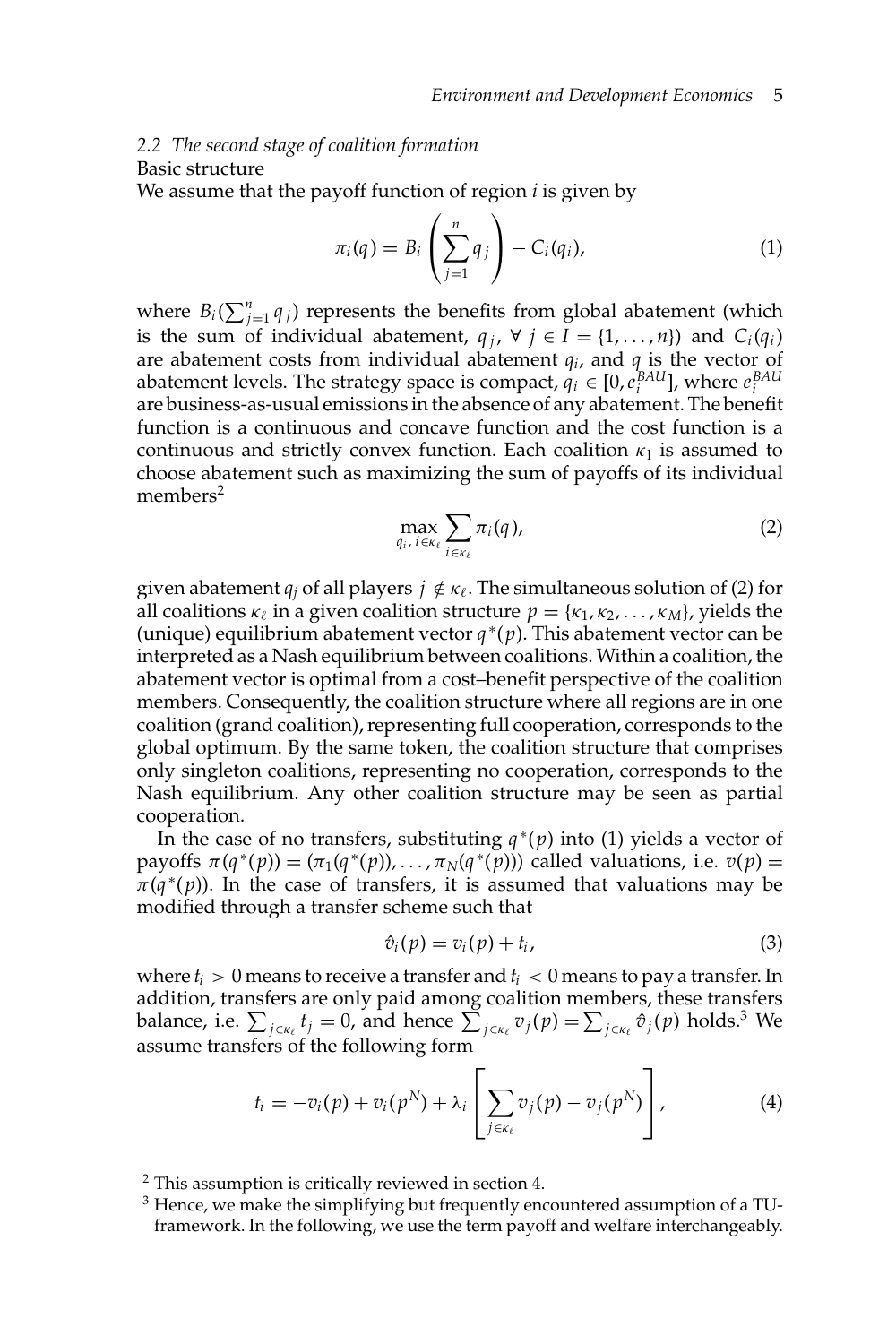### 6 *Michael Finus et al.*

where  $p<sup>N</sup>$  denotes the coalition structure comprising only singleton coalitions, corresponding to the Nash equilibrium and  $p \in P$  denotes an arbitrary coalition structure in the set of all coalition structures *P*. On the right-hand side of the equality, the first two terms set every coalition member back to its non-cooperative payoff that may be regarded as the status quo before coalitions are formed. The third term allocates to each member a portion of the gains from cooperation  $0 \leq \lambda_i \leq 1$ ,  $\sum_{j \in \kappa_\ell} \lambda_j = 1$ , measured as the difference between the aggregate payoff of coalition κ*<sup>l</sup>* in coalition structure *p* and the status quo coalition structure  $p<sup>N</sup>$ . Inserting (4) in (3) gives

$$
\hat{v}_i(p) = v_i(p^N) + \lambda_i \left[ \sum_{j \in \kappa_\ell} v_j(p) - v_j(p^N) \right]. \tag{5}
$$

Equation (5) can be interpreted as a Nash bargaining solution with threat points  $v_i(p^N)$  and weights  $\lambda_i$ , which allocates the collective gain of the coalition κ*<sup>l</sup>* over no cooperation, which is the term in brackets. In the game theoretical literature, weights are typically interpreted as a reflection of bargaining power (Binmore *et al.*, 1986), whereas in the environmental economics literature (Rose and Stevens, 1998; Rose *et al.*, 1998) they are typically associated with various notions of equity or fairness as described below. For our analysis, the interpretation of weights is not important as they are exogenous. In our discussion of policy issues, we restrict attention to the dimension of equity and fairness, though it could also be related to bargaining power.

## Calibration of the payoff functions

The calibration of payoff function (1) is based on the stability of coalitions (STACO) model. Since the model has been laid out in much detail in Dellink *et al.* (2004), and frequently used for instance in Weikard *et al.* (2006), we only briefly describe the main features. The philosophy behind STACO comprises three items.

Firstly, the model should reflect important dynamics of climate models. Therefore, STACO considers a period of 100 years, starting in 2010.

Secondly, in order to make the model interesting for a game theoretical analysis, there should be a sufficient number of different players. Therefore, STACO uses the abatement cost estimates of Ellerman and Decaux (1998), for 12 world regions. For global and regional benefits from abatement (in the form of reduced damages), it uses estimates of Fankhauser (1995) and Tol (1997).

Thirdly, the model must be simple enough to be tractable for a game theoretical analysis. Though STACO captures a time of 100 years, it determines average abatement levels as if abatement were constant over time. This is a simplification that neglects the equilibrium path of abatement over time. However, this seems to be of minor importance as our analysis computes stable coalition structures based on discounted payoffs, as this is a common practice in the literature (see footnote 1). Important, however, is that the parameters are calibrated such that they are in line with more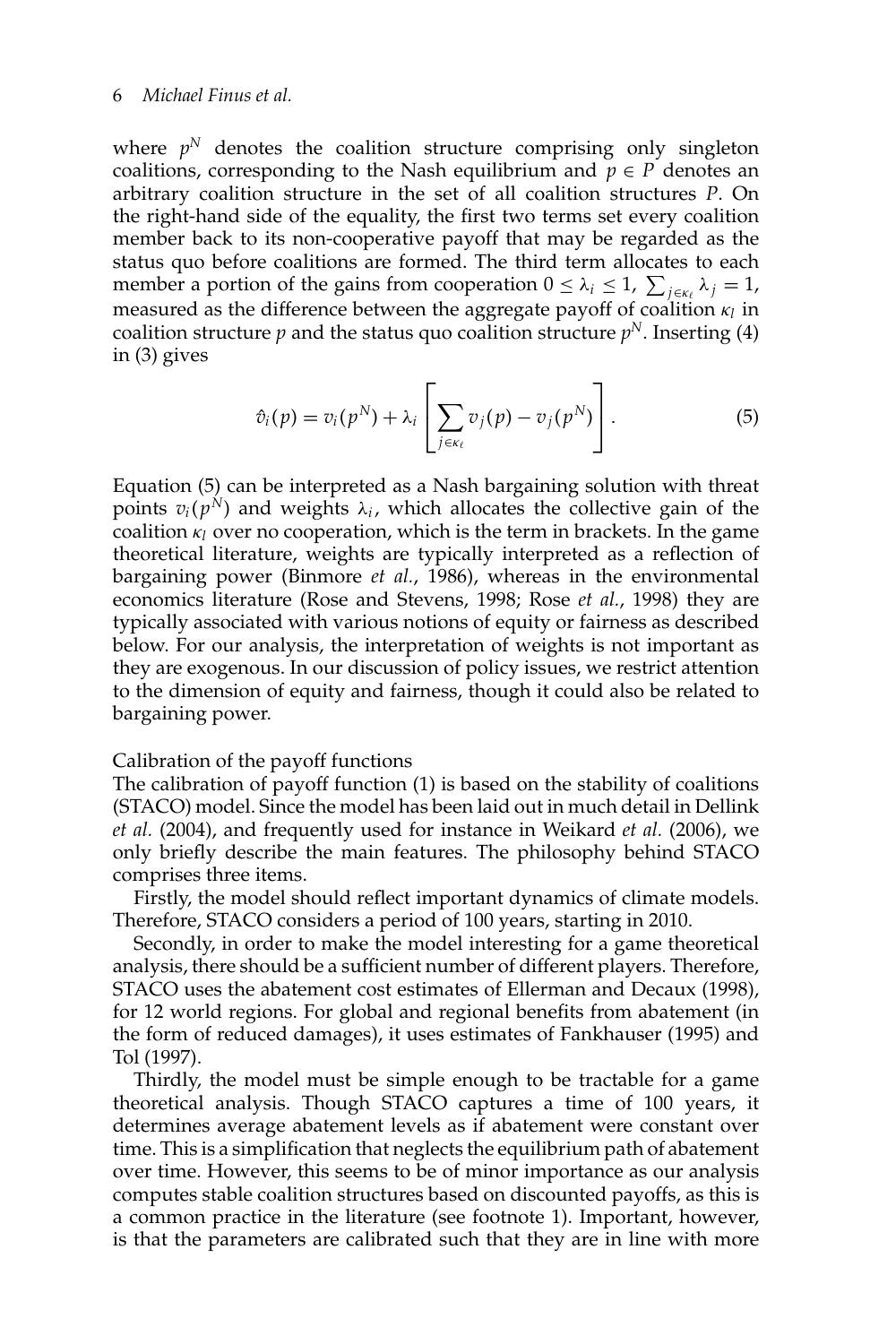sophisticated computable general equilibrium (CGE) models on climate change in terms of global emissions after 100 years (e.g. Nordhaus and Boyer, 2000; Eyckmans and Tulkens, 2003). This is illustrated for the benchmark global optimum in section 3. In our background paper, Dellink *et al.* (2004), the details of this calibration are explained. Compared to this paper (but also compared to the two papers mentioned above), we use updated information on global benefits from Tol (2005), suggesting much higher benefits. This is reflected in our global benefit parameter *b* as explained below. The implications of this update for our results in section 3 as well as the limitations of our model and alternative assumptions will be discussed in section 4.

For a given discount rate, which we assume to be 2 per cent, we consider the following discounted payoff function

$$
\pi_i(q) = \gamma_i b \sum_{j=1}^N q_j - \left[\frac{1}{3} \cdot \alpha_i \cdot q_i^3 + \frac{1}{2} \cdot \beta_i \cdot q_i^2\right],\tag{6}
$$

with parameters as listed in the table in the appendix and where abatement *qi* is the total abatement over 100 years from business-as-usual emissions (BAU emissions). The global benefit parameter *b* can be interpreted as the discounted global marginal benefit from full cooperation. The value of this parameter was in the original calculations in STACO 37.4 US\$ per ton of carbon, in line with older estimates by Tol (1997), but has been updated to 77 US\$, reflecting the newest insights by Tol (2005). The regional benefit parameter is  $\gamma_i$ , representing the shares of the different world regions in global benefits, where  $0 \leq \gamma_i \leq 1$ ,  $\sum_{j=1}^{N} \gamma_j = 1$ ;  $\alpha_i$  and  $\beta_i$  are regional abatement cost parameters that take on a non-negative value. The regional parameters reflect the differences of 12 world regions: United States of America (USA), Japan (JPN), European Union (EU), other OECD countries (OOE), Eastern European countries (EE), former Soviet Union (FSU), energy exporting countries (EEX), China (CHN), India (IND), dynamic Asian economies (DAE), Brazil (BRA), and 'rest of the world' (ROW). $4$  The implications for the different benefit functions can be directly seen from column 3 in the table in the appendix. The large industrialized regions (EU, USA, and JPN) are the main beneficiaries of global abatement, whereas energy-exporting countries (EEX), dynamic Asian economies (DAE), Brazil (BRA), and Eastern European Countries (EE) receive the smallest shares of global benefits. The implications for the different abatement cost functions are more difficult to read from the table in the appendix and are displayed in figure 1.

<sup>&</sup>lt;sup>4</sup> EU comprises the 15 countries of the European Union as of 1995. OOE includes among other countries Canada, Australia, and New Zealand. EE includes for instance Hungary, Poland, and Czech Republic. EEX includes for example the Middle East Countries, Mexico, Venezuela, and Indonesia. DAE comprises South Korea, Philippines, Thailand, and Singapore. ROW includes for instance South Africa, Morocco, and many countries in Latin America and Asia. For details, see Babiker *et al.* (2001).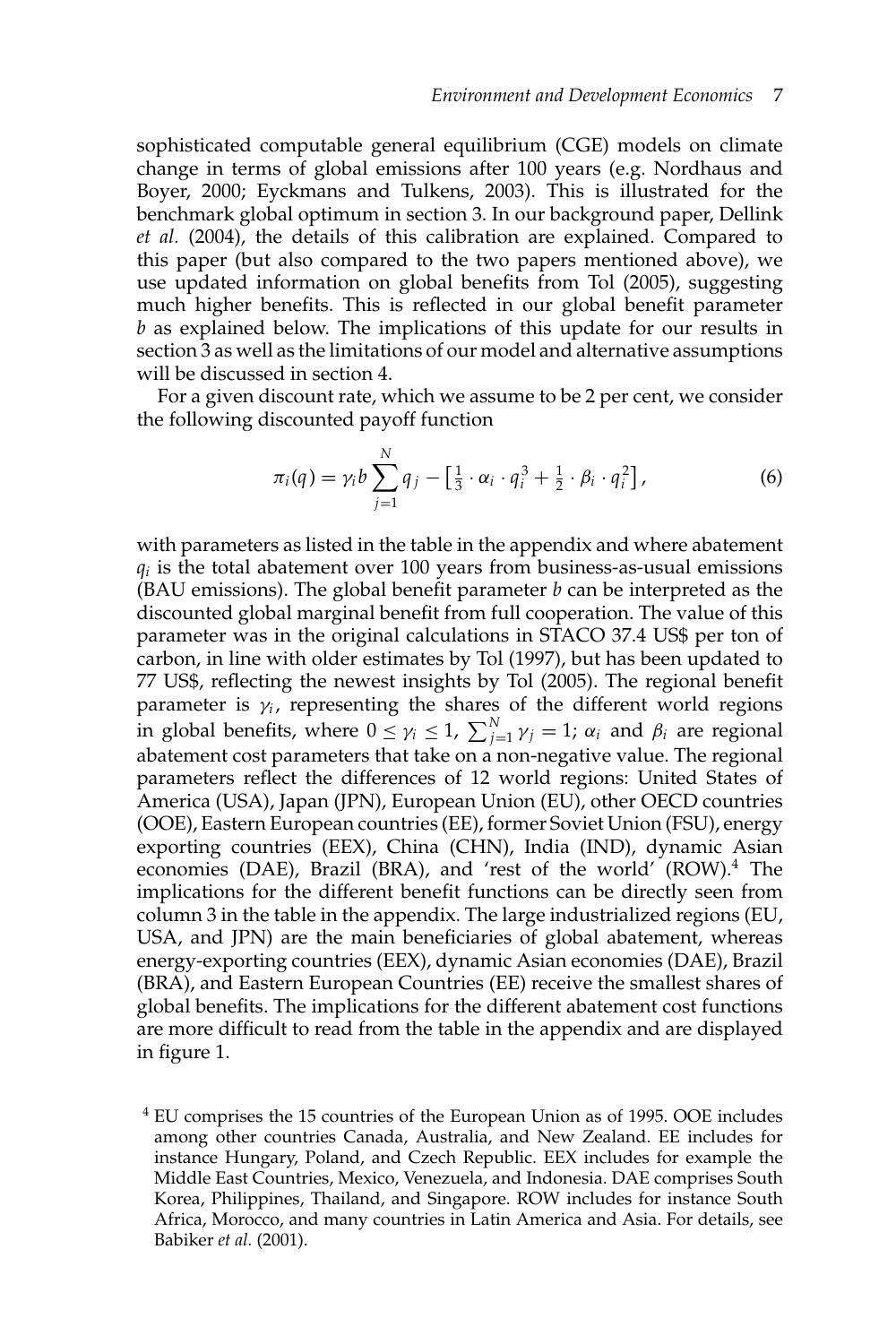

Figure 1. *Marginal abatement cost functions*

It is evident that marginal abatement costs vary widely: China, USA, India, and ROW have the flattest curves, whereas Brazil has the steepest, followed by Japan. On average, regions that have low current BAU emissions are costly abaters since further emission reduction is only possible by employing expensive abatement technology. The opposite holds for regions with high current BAU emission levels (see the table in the appendix).

In case of transfers, we consider four different transfer schemes that have played a prominent role in the literature on fair sharing rules in the context of a global climate agreement (Rose *et al.*, 1998, Rose and Stevens, 1998). In our context, these rules relate to the weight  $\lambda_i$  as explained above. The larger this weight is, the larger is the share that a coalition member receives from the gains of cooperation. The weights implied by the different rules are displayed for the grand coalition in table 2. Therefore, values will be different for other coalitions, though computations are straightforward using the data in table  $2<sup>5</sup>$  In the following, we only briefly comment on the four rules and refer the reader to the literature mentioned above for a more comprehensive motivation.

The transfer scheme 'equal sharing' implies in this context that each participant receives the same weight. Given the fact that regions are in many respects very heterogeneous, it is of course debatable whether equal sharing really implies equal and fair treatment.

The transfer scheme 'population' acknowledges that all people should benefit equally from cooperation: 'one man one vote'. Energy exporting

<sup>&</sup>lt;sup>5</sup> Let the grand coalition be denoted by  $p^G$  and the weights in table 2 be denoted by

 $λ_i^G$ , then for any coalition *κ* weights  $λ_i$  are given by  $λ_i = λ_i^G / \sum_{j \in k} λ_i^G$ .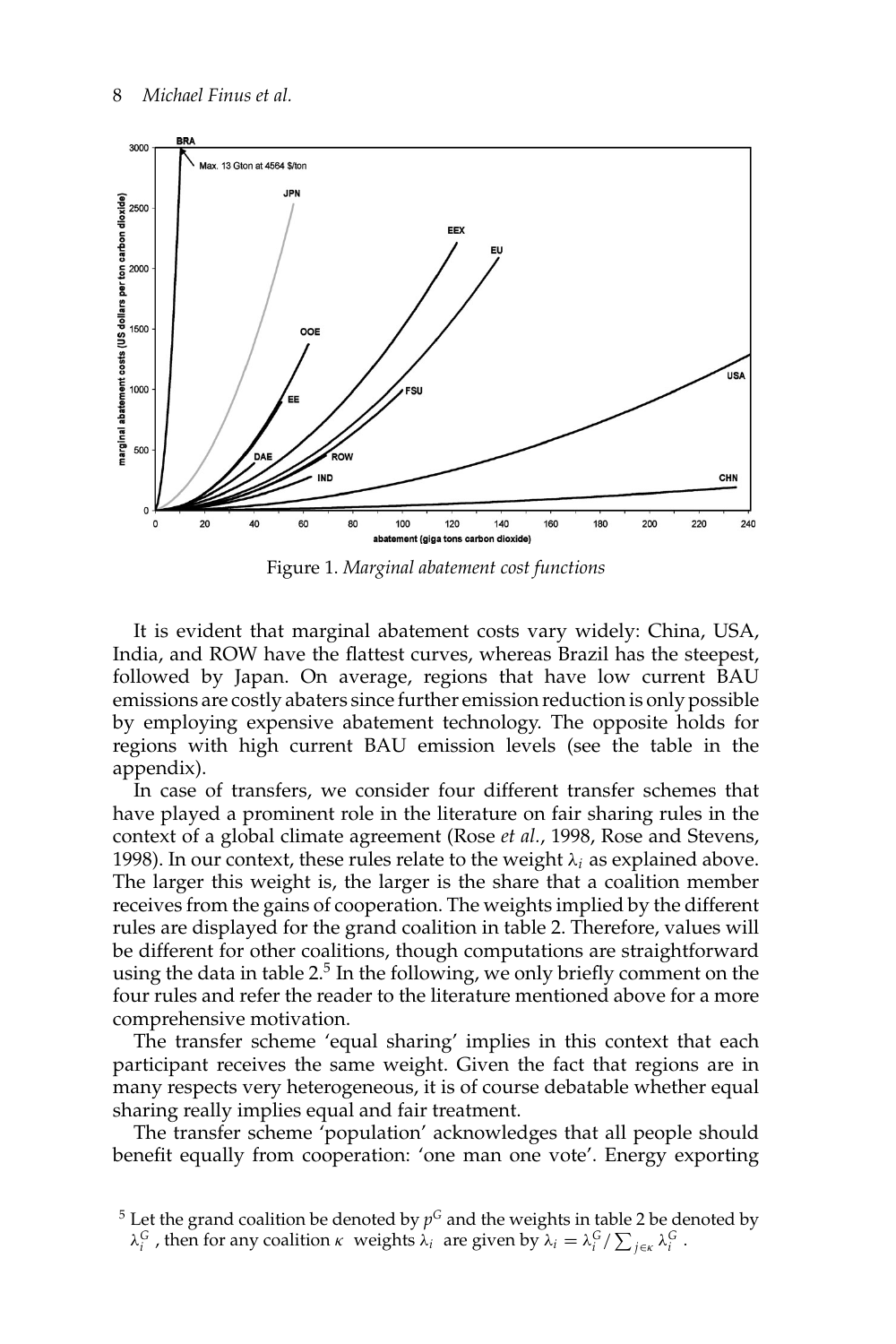| Regions    | Equal<br>sharing<br>$\frac{1}{\#_{K_m}}$ | Population<br>$\frac{POP_i}{\sum_{j \in \kappa_m} POP_j}$ | Ability to pay<br>$\frac{[G\check{D}P_i/\check{P}O\check{P}_i]^{-1}}{\sum_{j\in\kappa_m}[GDP_j/POP_j]^{-1}}$ | Gross<br>domestic<br>product<br>$GDP_i$<br>$\sum_{j \in \kappa_m} GDP_j$ |
|------------|------------------------------------------|-----------------------------------------------------------|--------------------------------------------------------------------------------------------------------------|--------------------------------------------------------------------------|
|            | (1)                                      | (2)                                                       | (3)                                                                                                          | (4)                                                                      |
| USA        | 8.3                                      | 4.8                                                       | 0.5                                                                                                          | 27.0                                                                     |
| JPN        | 8.3                                      | 1.9                                                       | 0.3                                                                                                          | 17.0                                                                     |
| EU         | 8.3                                      | 5.8                                                       | 0.6                                                                                                          | 29.2                                                                     |
| <b>OOE</b> | 8.3                                      | 2.2                                                       | $1.1\,$                                                                                                      | 5.8                                                                      |
| EЕ         | 8.3                                      | 1.9                                                       | 4.4                                                                                                          | 1.2                                                                      |
| FSU        | 8.3                                      | 4.5                                                       | 8.2                                                                                                          | 1.5                                                                      |
| <b>EEX</b> | 8.3                                      | 24.9                                                      | 14.8                                                                                                         | 5.0                                                                      |
| <b>CHN</b> | 8.3                                      | 20.9                                                      | 18.5                                                                                                         | 3.1                                                                      |
| IND        | 8.3                                      | 17.8                                                      | 37.0                                                                                                         | 1.4                                                                      |
| DAE        | 8.3                                      | 3.2                                                       | 3.2                                                                                                          | 3.0                                                                      |
| <b>BRA</b> | 8.3                                      | 3.0                                                       | 3.6                                                                                                          | 2.4                                                                      |
| ROW        | 8.3                                      | 9.1                                                       | 7.8                                                                                                          | 3.4                                                                      |
| Total      | 100                                      | 100                                                       | 100                                                                                                          | 100                                                                      |

Table 2. *Weights of four transfer schemes*<sup>∗</sup>

*Notes:* <sup>∗</sup>All figures are expressed as a percentage and rounded to the first digit. Base data for computations are taken from Altamirano-Cabrera and Finus (2006).  $\#\kappa_m = \text{size of coalition } \kappa_m$ ,  $\text{POP}_i = \text{population in region}$  $i$ , GDP<sub>i</sub> = gross domestic product in region i.

countries (EEX), China (CHN), and India (IND) receive high shares since these regions are highly populated. The 'ability to pay' rule allocates the gains from cooperation inversely to welfare (measured as GDP) per capita with more or less the same beneficiaries as under the transfer scheme 'population'.

'Ability to pay' links development assistance to environmental policy. Hence, developing countries can make a case that this scheme should be applied as long as welfare is very unevenly distributed, as this is currently the case. Moreover, part of the wealth of industrialized countries has been built on high greenhouse gas emissions in the past, which are responsible for the current stock of carbon. Hence, ecological justice warrants a high share of the global gains from cooperation for developing countries and countries in transition if industrialized countries want these countries joining a climate agreement. This idea is even more powerfully reflected in the scheme 'population'. From a pure ethical point of view, it appears that this scheme is the most convincing one in favor of developing countries, as it does not have to resort to the argument of development assistance. Moreover, it seems very difficult to argue against the concept of 'one man one vote'.

The last transfer scheme that we consider is 'gross domestic product', which is based on the relative share per region in global GDP. It belongs to the so-called sovereignty rules, because it more or less preserves the current status quo of wealth. Hence, USA, Japan (JPN), and the European Union (EU) receive high shares. The motivation of this transfer scheme is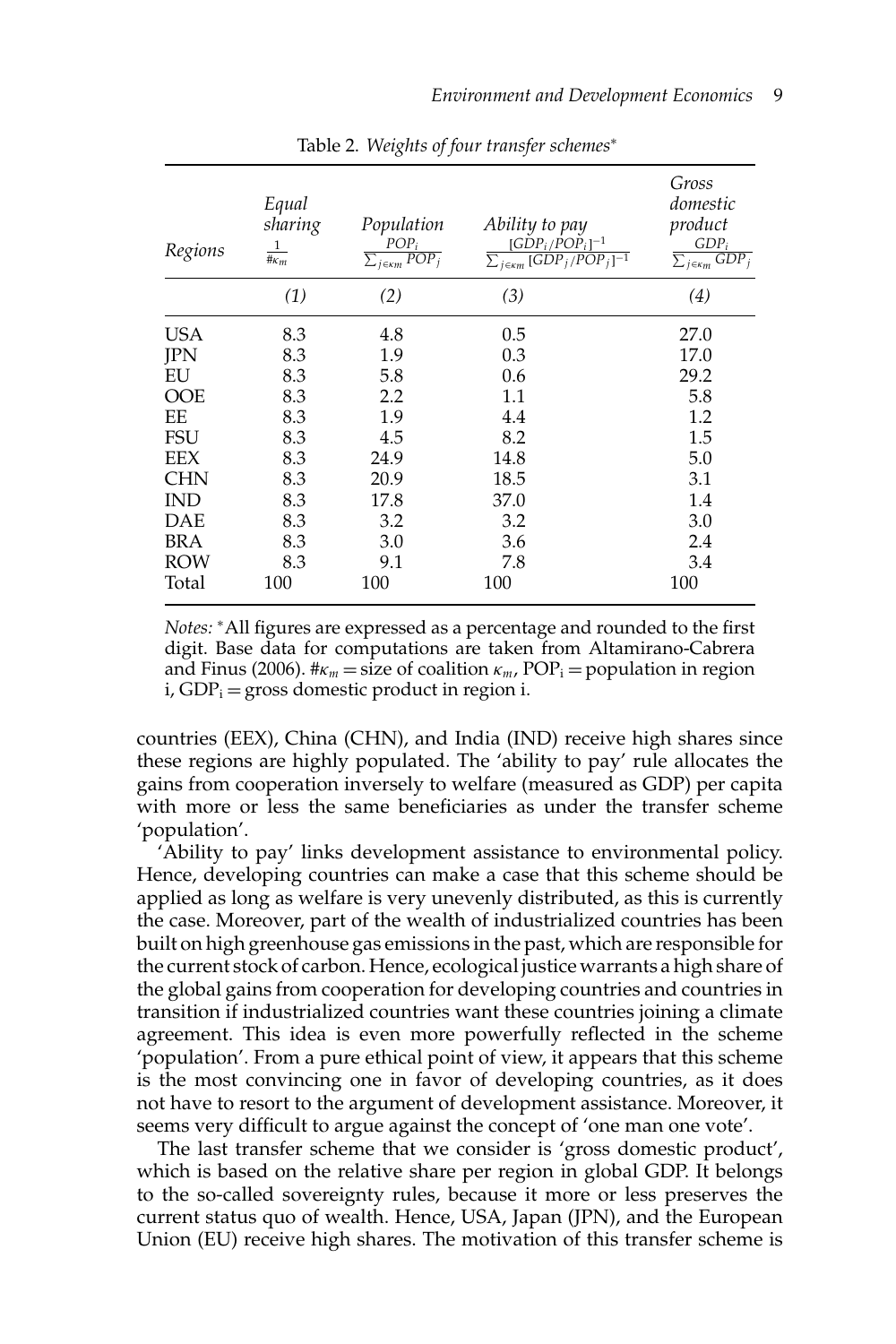difficult to swallow for developing countries and runs against the idea of linking climate policy to development assistance, as this has been stated by the Framework Convention on Climate Change signed in Rio de Janeiro in 1992. Nevertheless, as we will see, under this scheme transfers (though moderate) flow from industrialized to developing countries and countries in transition.

# *2.3 Features of the model*

In this section, we briefly discuss some features of our model related to payoff function (6) of which the proofs are provided in our working paper (Finus *et al.*, 2004).

- 1. Payoff function (6) implies superadditivity and positive externalities. *Superadditivity* means that whenever coalitions, say,  $κ_\ell$  and  $κ_m$  merge, so that the coalition structure changes from  $p$  to  $\tilde{p}$ , the aggregate payoff to regions in  $\kappa_{\ell} \cup \kappa_m$  increases,  $\sum_{j \in \kappa_{\ell}} v_j(p) + \sum_{j \in \kappa_m} v_j(p)$ *payoff* to regions in  $\kappa_{\ell} \cup \kappa_m$  increases,  $\sum_{j \in \kappa_{\ell}} v_j(p) + \sum_{j \in \kappa_m} v_j(p) < \sum_{j \in \kappa_{\ell} \cup \kappa_m} v_j(\tilde{p})$ . Since transfers balance, this is also true for any transfer scheme that we consider in this paper. *Positive externalities* means that a merger of coalition  $\kappa_{\ell}$  and  $\kappa_m$  raises valuations of outsiders  $k \notin {\kappa_{\ell} \cup \kappa_m}$ ,  $v_k(p) < v_k(\tilde{p})$ , which also holds in the case of transfers.
- 2. Superadditivity together with positive externalities implies that global welfare is raised through the merger of coalitions which may be interpreted as increasing the 'degree of cooperation'. Thus, cooperation raises global welfare and every participant can be better off by using an appropriate transfer scheme.
- 3. Generally, the advantage of participating in a coalition is that it increases global abatement. This in turn increases benefits from abatement but also increases abatement costs. The relative size of both effects determines whether it pays to join a coalition or to free-ride. Generally, the higher the degree of cooperation, the more attractive it becomes to free-ride due to positive externalities. Therefore, full cooperation and even substantial partial cooperation may be difficult to achieve. This is illustrated in section 3.

# **3. Results**

The computations described in section 2 lead to the results shown in table 3 in the case of no transfers and in table 4 for the four different transfer schemes.<sup>6</sup> Only those coalition structures that are stable are listed, except for the grey rows, which represent important benchmarks. Coalition structures are displayed in a reduced form where only regions that are members of a non-trivial coalition are listed; singleton regions have been omitted. For the no transfer scenario, coalition structures are listed in descending order of global welfare. This also applies to the transfer scenario where structures are

 $6\sigma$  The matrices of valuations for the case of no transfers and the four transfer schemes are available from the authors upon request. Computations of valuations as well as stability have been carried out with an algorithm programmed in Fortran. See Finus *et al.* (2004) for details.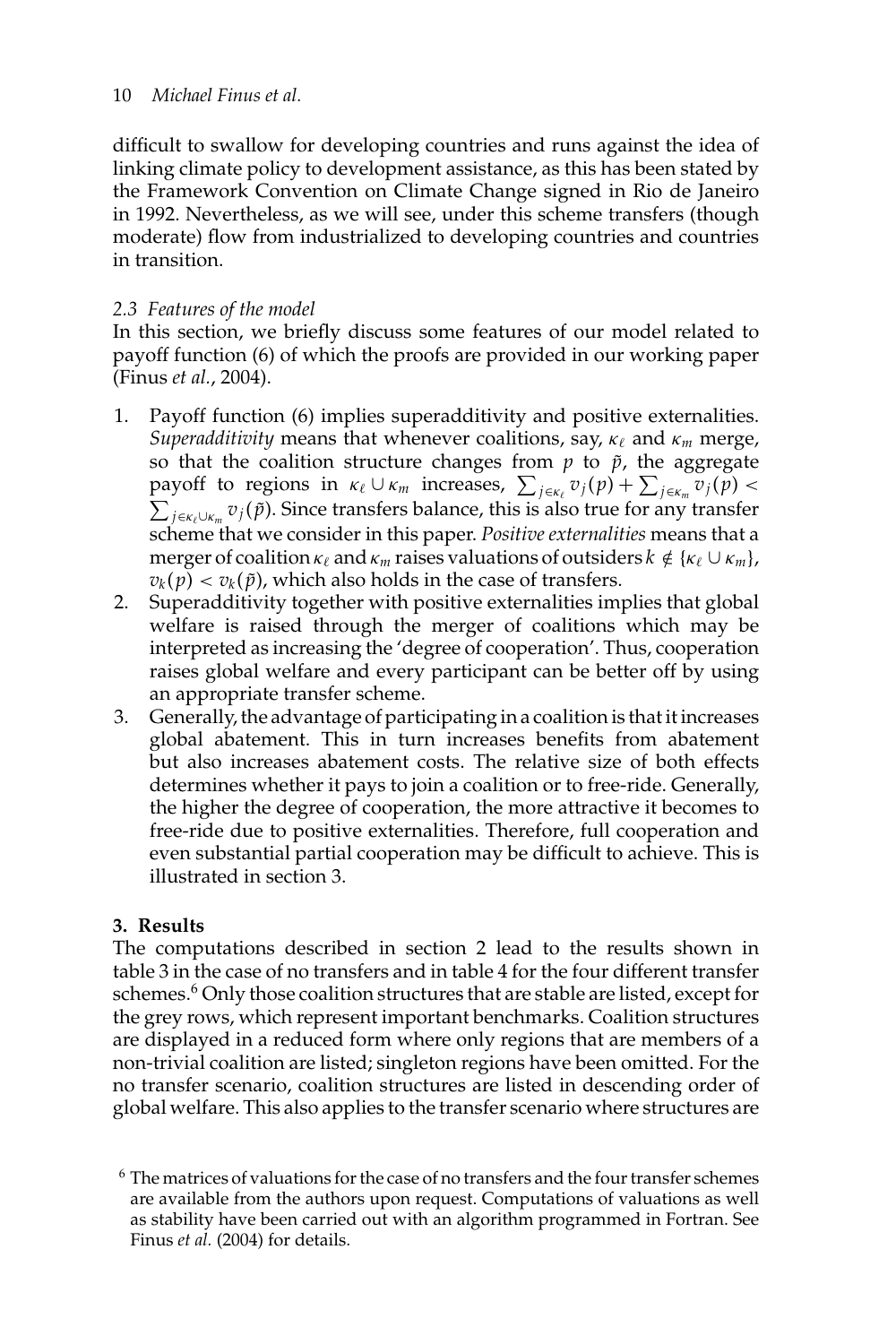|                                               |             | OM          | EM-MV<br>EM-UV           |   |                          |             |                   |                              |               |
|-----------------------------------------------|-------------|-------------|--------------------------|---|--------------------------|-------------|-------------------|------------------------------|---------------|
| <i>Coalition structure</i>                    |             | M           | S                        | М | S                        | М           | Global<br>welfare | Global emission<br>reduction | $CO2 - stock$ |
| grand coalition                               | n           | $\mathbf n$ | n                        | n | n                        | $\mathbf n$ | 18,838            | 31.9                         | 1420.6        |
| old Kyoto coalition: {USA,JPN,EU,OOE,EE,FSU}  | $\mathbf n$ | n           | $\mathbf n$              | n | n                        | n           | 9,987             | 13.6                         | 1514.9        |
| new Kyoto coalition: {JPN,EU,OOE,EE,FSU}      | n           | $\mathbf n$ | n                        | n | n                        | n           | 8,652             | 10.6                         | 1530.5        |
| {OOE,IND,BRA}, {JPN,EU}, {FSU,ROW}, {EEX,CHN} | -           | n           | $\qquad \qquad -$        | n | $\overline{\phantom{0}}$ | v           | 8,299             | 9.6                          | 1535.4        |
| {FSU,BRA,ROW}, {JPN,EU}, {OOE,IND}, {EEX,CHN} | -           | n           | $\qquad \qquad -$        | n | -                        |             | 8.296             | 9.6                          | 1535.4        |
| [OOE,IND,BRA}, {JPN,EU}, {CHN,DAE}, {FSU,ROW} | -           | n           | $\qquad \qquad -$        | n |                          |             | 8,183             | 9.5                          | 1536.1        |
| {FSU,BRA,ROW}, {JPN,EU}, {OOE,IND}, {CHN,DAE} | -           | n           | $\overline{\phantom{m}}$ | n | -                        |             | 8.179             | 9.5                          | 1536.1        |
| [FSU,BRA,ROW},{JPN,EU},{OOE,DAE},{EEX,IND}    | -           | n           | $\overline{\phantom{m}}$ | n | -                        |             | 7.710             | 9.0                          | 1538.9        |
| [OOE,IND,BRA}, {JPN,EU},{EEX,DAE},{FSU,ROW}   | -           | n           | $\qquad \qquad -$        | n |                          |             | 7,707             | 8.9                          | 1539.0        |
| {FSU,BRA,ROW}, {JPN,EU},{OOE,IND}{EEX,DAE}    |             | n           | $\qquad \qquad -$        | n |                          |             | 7,703             | 8.9                          | 1539.0        |
| {FSU,BRA,ROW},{JPN,EU},{OOE,EEX},{IND,DAE}    |             | n           | $\qquad \qquad -$        | n |                          |             | 7,693             | 8.9                          | 1539.0        |
| {EEX,CHN}                                     | n           | n           | n                        | n | V                        | n           | 7,204             | 8.2                          | 1542.6        |
| (CHN,DAE)                                     | n           | n           | n                        | n |                          | n           | 7,088             | 8.1                          | 1543.4        |
| {FSU,BRA,ROW}                                 | n           | n           | V                        | n |                          | n           | 6.974             | 8.0                          | 1543.9        |
| all singletons                                | n           | n           | n                        | n | n                        | n           | 6.460             | 7.4                          | 1547.1        |

Table 3. *Stable coalition structures in the case of no transfers*<sup>∗</sup>

*Notes:* <sup>∗</sup>Abbreviations of regions as described in subsection 2.2. OM=open membership, EM-MV=exclusive membership majority voting, EM-UV=exclusive membership unanimity voting, S=single coalition game and M=multiple. Global welfare expressed in billion US dollar over 100 years, global emission reduction expressed in percentage from BAU-emissions, assuming BAU-emissions as listed in column 2 in the table in the appendix over 100 years; CO<sub>2</sub>-stock in giga tons carbon in 2110; y = stable, n = not stable, - = not defined.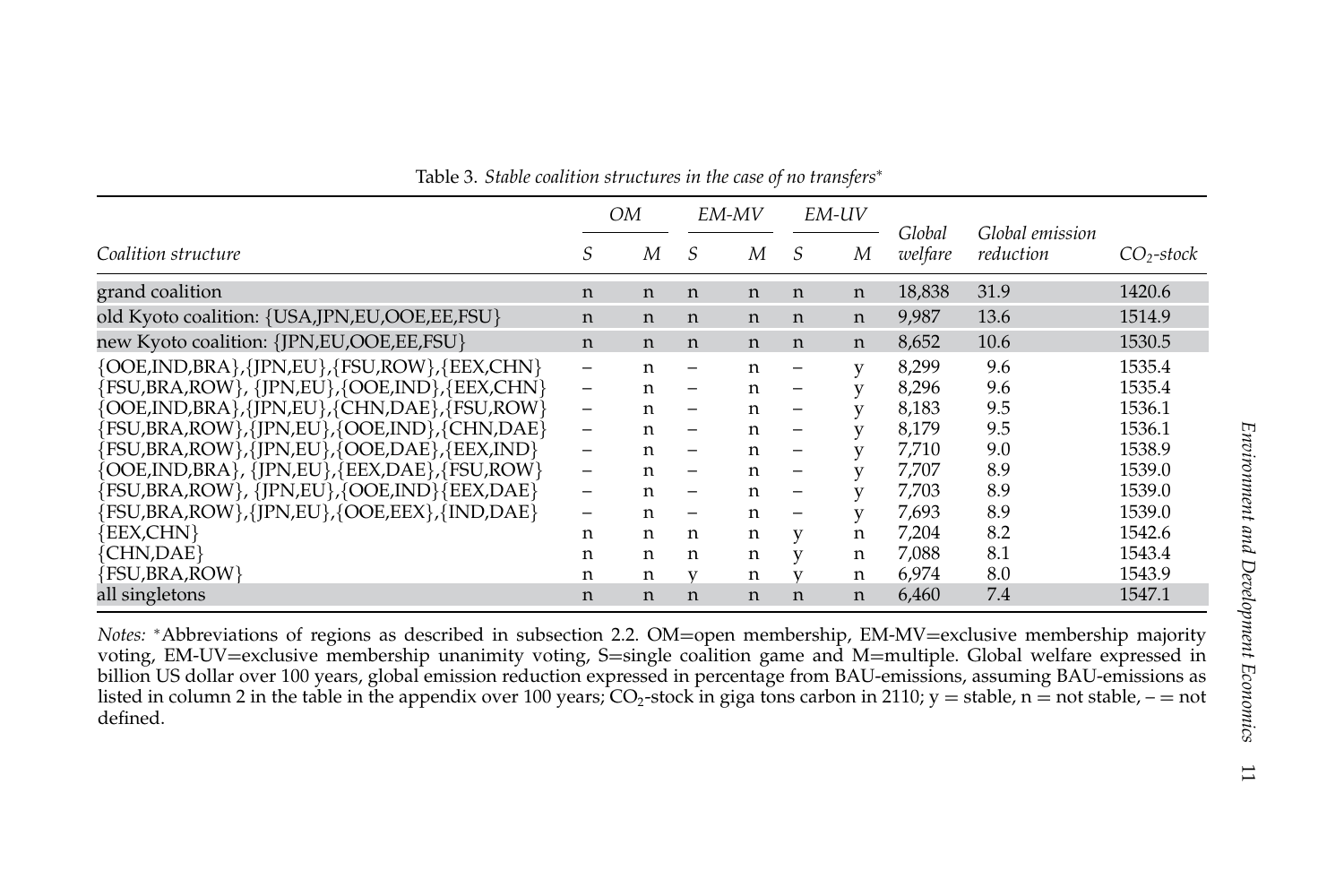| Table 4. Stable coalition structures in the case of transfers $^*$ |                          |              |                   |             |                   |             |                   |                              |               |
|--------------------------------------------------------------------|--------------------------|--------------|-------------------|-------------|-------------------|-------------|-------------------|------------------------------|---------------|
|                                                                    |                          | OM           |                   | EM-MV       |                   | EM-UV       |                   |                              |               |
| Coalition structure                                                | S                        | М            | S                 | М           | S<br>M            |             | Global<br>welfare | Global emission<br>reduction | $CO2 - stock$ |
| grand coalition                                                    | $\mathbf n$              | $\mathbf n$  | $\mathbf n$       | $\mathbf n$ | $\mathbf n$       | $\mathbf n$ | 18,838            | 31.9                         | 1420.6        |
| old Kyoto coalition: {USA,JPN,EU,OOE,EE,FSU}                       | $\mathbf n$              | $\mathsf{n}$ | $\mathbf n$       | $\mathbf n$ | $\mathbf n$       | $\mathbf n$ | 9,987             | 13.6                         | 1514.9        |
| new Kyoto coalition: {JPN,EU,OOE,EE,FSU}                           | $\mathbf n$              | $\mathbf n$  | $\mathbf n$       | $\mathbf n$ | $\mathbf n$       | $\mathbf n$ | 8,652             | 10.6                         | 1530.5        |
| Transfer scheme gross domestic product                             |                          |              |                   |             |                   |             |                   |                              |               |
| $\{USA,DAE,BRA\}, \{JPN, EE\}, \{EU,CHN\}, \{OOE,EEX\}$            |                          | n            |                   | y           | -                 | y           | 10,545            | 12.6                         | 1520.1        |
| (USA,CHN}, {JPN,EE}, {EU,DAE}, {OOE,EEX}                           |                          | n            |                   | y           |                   | y           | 10,453            | 12.5                         | 1520.8        |
| $\{USA,DAE\}$ , $\{JPN,EE\}$ , $\{EU,CHN\}$ , $\{OOE,EEX\}$        |                          | n            | $\qquad \qquad -$ | y           | —                 | y           | 10,452            | 12.5                         | 1520.8        |
| USA,OOE,EEX},{EU,DAE,BRA},{JPN,EE},{CHN,ROW}                       | $\overline{\phantom{m}}$ | n            | $\qquad \qquad -$ | y           |                   | y           | 9,696             | 11.4                         | 1526.4        |
| $\{USA,DAE, BRA\}, \{EU, OOE, EEX\}, \{JPN, EE\}, \{CHN, ROW\}$    | $\overline{\phantom{m}}$ | n            | $\qquad \qquad -$ | y           | -                 | y           | 9,661             | 11.3                         | 1526.7        |
| [USA,OOE,EEX}, {EU,DAE} {JPN,EE}, {CHN,ROW}                        |                          | n            | $\qquad \qquad -$ | y           | $\qquad \qquad -$ | y           | 9,631             | 11.3                         | 1526.9        |
| {USA,DAE},{JPN,EE},{EU,OOE,EEX},{CHN,ROW}                          | -                        | n            | -                 | y           | -                 | y           | 9,568             | 11.2                         | 1527.4        |
| EU,CHN                                                             | y                        | n            | y                 | n           | y                 | n           | 9,476             | 11.3                         | 1526.9        |
| Transfer scheme population                                         |                          |              |                   |             |                   |             |                   |                              |               |
| {USA,EU}, {OOE, FSU}, {EE, ROW}, {CHN, IND}                        |                          | n            |                   | y           |                   | y           | 9,001             | 10.7                         | 1529.7        |
| {EEX,CHN}                                                          | y                        | n            | y                 | $\mathbf n$ | y                 | n           | 7,204             | 8.2                          | 1542.6        |
| Transfer scheme equal sharing                                      |                          |              |                   |             |                   |             |                   |                              |               |
| {EE,CHN, IND}                                                      | y                        | n            | y                 | n           | y                 | n           | 8,124             | 9.3                          | 1537          |
| Transfer scheme ability to pay                                     |                          |              |                   |             |                   |             |                   |                              |               |
| ${CHN, IND}$                                                       | y                        | n            | y                 | n           | y                 | n           | 7,626             | 8.7                          | 1540          |
| [USA,OOE]                                                          | n                        | n            | y                 | n           | y                 | n           | 6,900             | 7.9                          | 1544.2        |
| {EU,OOE}                                                           | n                        | n            | y                 | n           | y                 | n           | 6,840             | 7.8                          | 1544.6        |
| $\{JPN, OOE\}$                                                     | n                        | n            | V                 | n           | V                 | n           | 6,748             | 7.7                          | 1545.3        |
| all singletons                                                     | $\mathbf n$              | $\mathbf n$  | $\mathbf n$       | n           | $\mathbf n$       | n           | 6,460             | 7.4                          | 1547.1        |
|                                                                    |                          |              |                   |             |                   |             |                   |                              |               |

*Note:* <sup>∗</sup>Transfer rules as described in section 2.2. For notation, see table 3.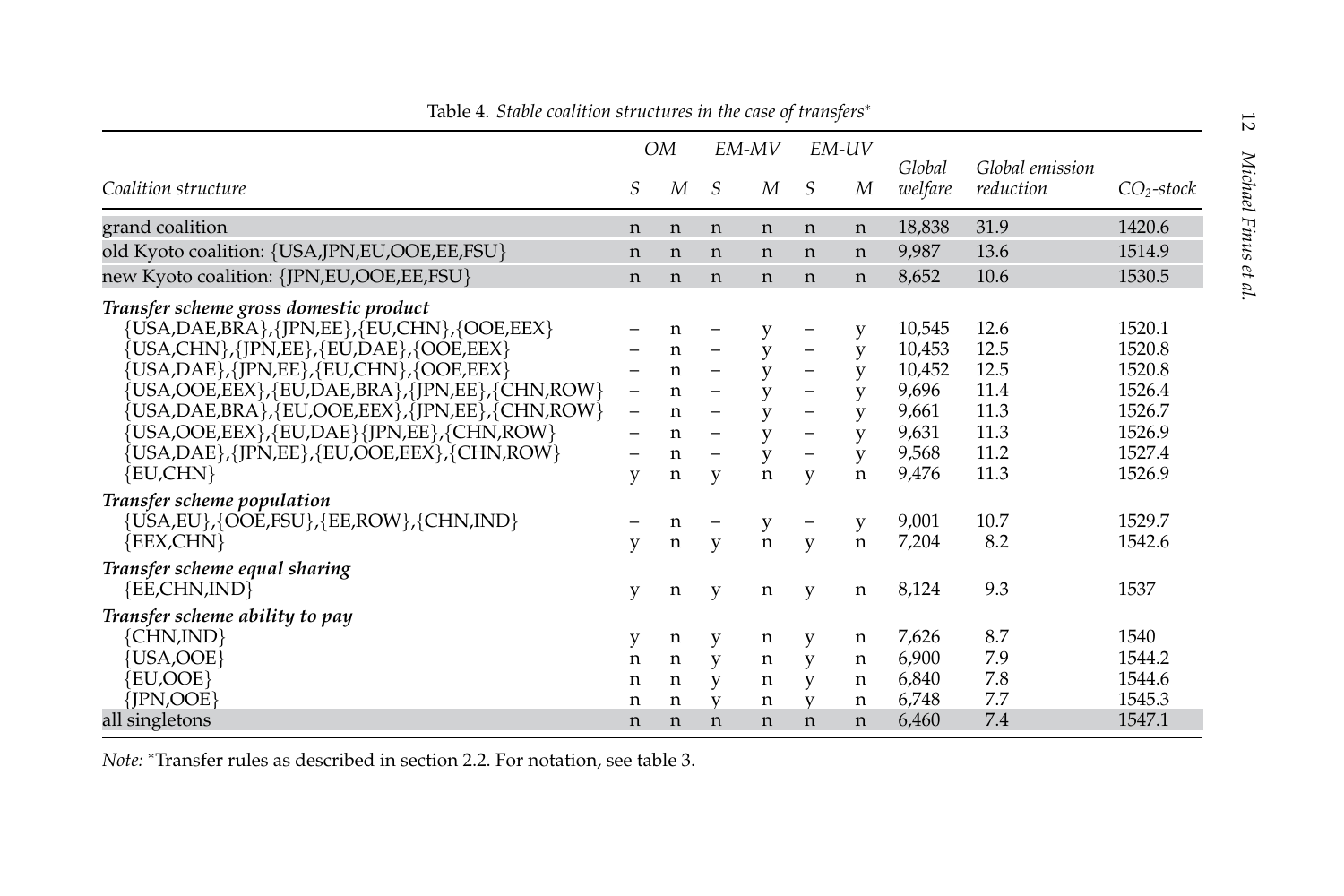listed for each transfer scheme. From the tables the following conclusions can be drawn.

#### *3.1 Gains from cooperation*

The possible global gains from cooperation are large in absolute but also in relative terms. Global welfare (defined as the net benefits of climate policies) in the coalition structure 'grand coalition' (full cooperation) is three times larger than in the coalition structure 'all singletons' (no cooperation). The 'old Kyoto' coalition, which comprises all Annex-B regions before the USA withdrew from the Protocol, could close the gap between full and no cooperation by a substantial amount, but is far from being globally optimal. A similar conclusion can be drawn for the 'new Kyoto' coalition that misses the USA and therefore yields a lower global welfare than the old Kyoto coalition. However, the old and new Kyoto coalition as well as the grand coalition are not stable, regardless of the treaty design that we consider in this paper. The most successful coalition structure is the first listed in table 4 under the transfer scheme 'gross domestic product'. This coalition structure emerges if regions can form multiple coalitions and if membership is exclusive. The reason why this institutional setting is conducive to successful cooperation will be taken up below under the heading of 'transfers', 'membership rule', and 'multiple coalition structures'.

It is interesting to note that in our model the  $CO<sub>2</sub>$ -stock in the global optimum (1475.1) in 2110, measured in giga tons carbon, translates into a  $CO<sub>2</sub>$ -concentration of 669 ppmv (parts per million volumn). This is in line with for instance Eyckmans and Tulkens (2003), who compute with their CGE-model 644 ppmv in 2100. Our numbers are also in line with the policy scenarios considered in the fourth IPCC report (IPCC, 2007) in which targets for climate stabilization range from 350 ppmv to 790 ppmv, translating into an increase of global mean temperature between 2 and 6 degrees celsius.

#### *3.2 Participation*

From the number of participants, success of cooperation cannot be inferred. For instance, the coalition structure that comprises only one coalition including the European Union (EU) and China (CHN) (see table 4, last coalition structure listed under the transfer scheme 'gross domestic product') implies a larger global welfare than that obtained under many other coalition structures with more coalitions and a higher number of participants as listed under the transfer scheme 'population' in table 4, and under no transfers in table 3.

Tables 3 and 4 stress the key role of CHN and USA, as well as India (IND) and ROW for successful cooperation because of their relatively flat marginal abatement cost curve compared to other regions. For instance, in table 3, there are eight multiple coalition structures (displayed in descending order of global welfare) of which the first four include CHN as a coalition member. Also in table 4 under the transfer scheme 'ability to pay', three coalitions that do not include CHN as a member yield a lower global welfare than the first listed coalition between CHN and IND. In table 4, all multiple coalition structures under the transfer scheme 'gross domestic product',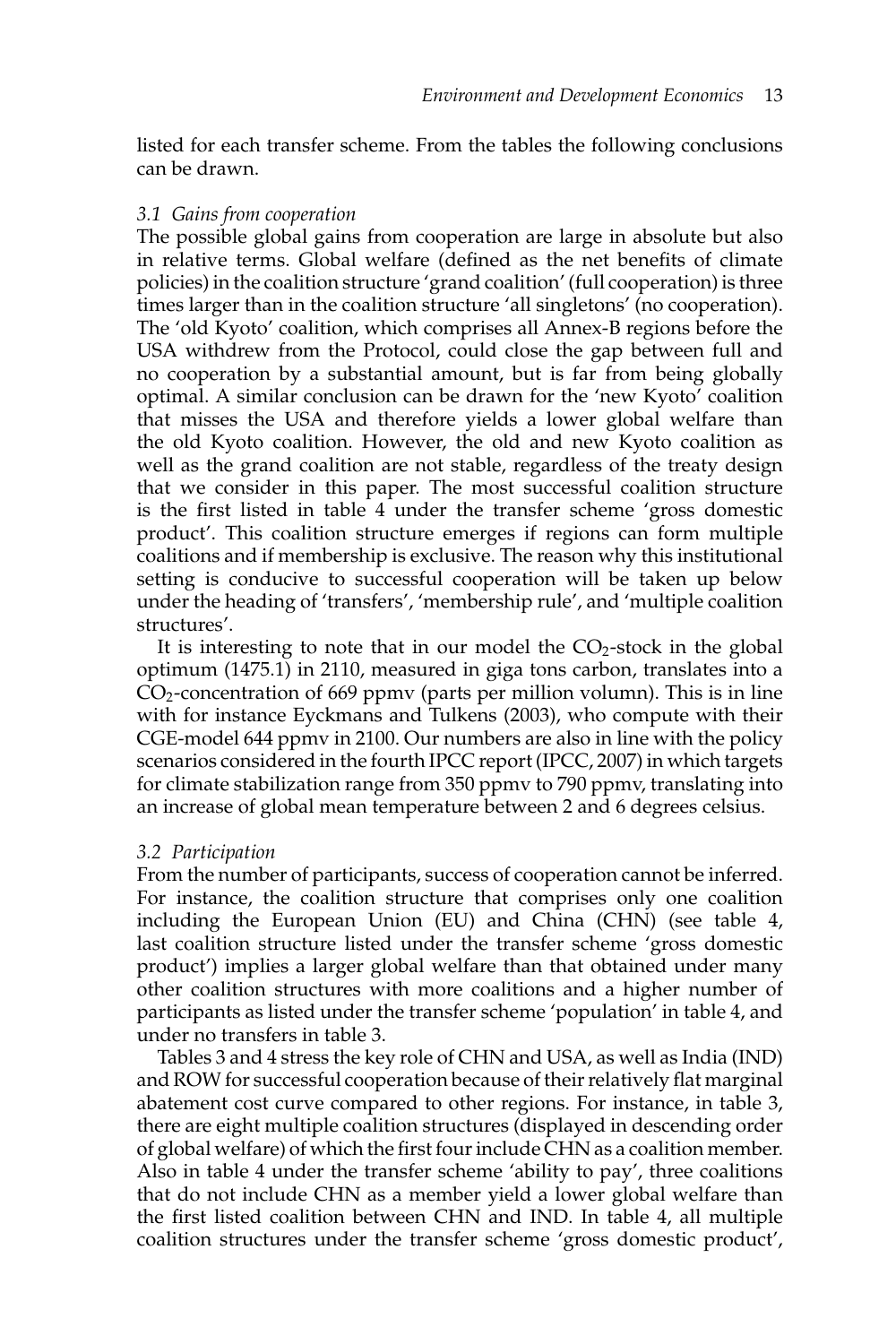which include the USA, yield a higher global welfare than those listed under no transfers without the USA. However, regions like the EU and JPN are also important as they receive high marginal benefits from cooperation. This calls for high abatement targets (given the assumption of joint welfare maximization; see equation (2)) which is beneficial to all due to positive externalities.

## *3.3 Transfers*

Transfers do make a difference. Many stable coalition structures listed in table 4 generate a higher global welfare, which is particularly true for the transfer scheme 'gross domestic product', than those in table 3. The intuition is as follows.

Firstly, the very different structure of both costs and benefits for the regions implies for most coalition structures also a very asymmetric distribution of the gains from cooperation if no transfers are applied. This implies that for some members cooperation would not be profitable (measured against the benchmark no cooperation).<sup>7</sup> In contrast, all transfer schemes ensure at least profitability.

Secondly, heterogeneity may also cause internal stability to be violated for coalitions with 'mixed membership', i.e. coalitions between industrialized and developing countries or countries in transition. On the one hand, it is not attractive for a region with a relatively flat marginal abatement cost curve and low marginal benefits (type 1 regions) to cooperate with other regions because it contributes much to cooperation but benefits only little. Examples include CHN, IND, and ROW. On the other hand, it is not attractive for a region to cooperate with a region that has high marginal benefits and a steep marginal abatement cost curve (type 2 regions) because this implies a high abatement target for the coalition to which type 2 regions contribute only little. Examples include EU and JPN.

Hence, if there are no transfers, coalitions do not comprise of mixed membership (see table 3). Moreover, no stable coalition includes USA. In contrast, if there are transfers, USA is a frequent partner in stable coalitions (see table 4). Moreover, mixed membership is possible, depending on the transfer scheme, including the key players USA, CHN, ROW, EU, and JPN. The scheme 'gross domestic product' is clearly superior compared to the other three transfer schemes because it ensures mixed membership. It implies modest transfers from industrialized to other countries. In contrast, the three other transfer schemes imply large transfers. This *de facto* replaces the asymmetry without transfers with another asymmetry which is more or less reversed, but also not helpful for successful coalition formation.

## *3.4 Membership rule*

The membership rule has a crucial impact on stability and success of cooperation. This is particularly pronounced in the case of no transfers

 $<sup>7</sup>$  Note that profitability is a necessary (though not sufficient) condition for internal</sup> stability in the context of positive externalities. Moreover, internal stability is a necessary condition for stability in a single and multiple coalition game, regardless whether open or exclusive membership is assumed.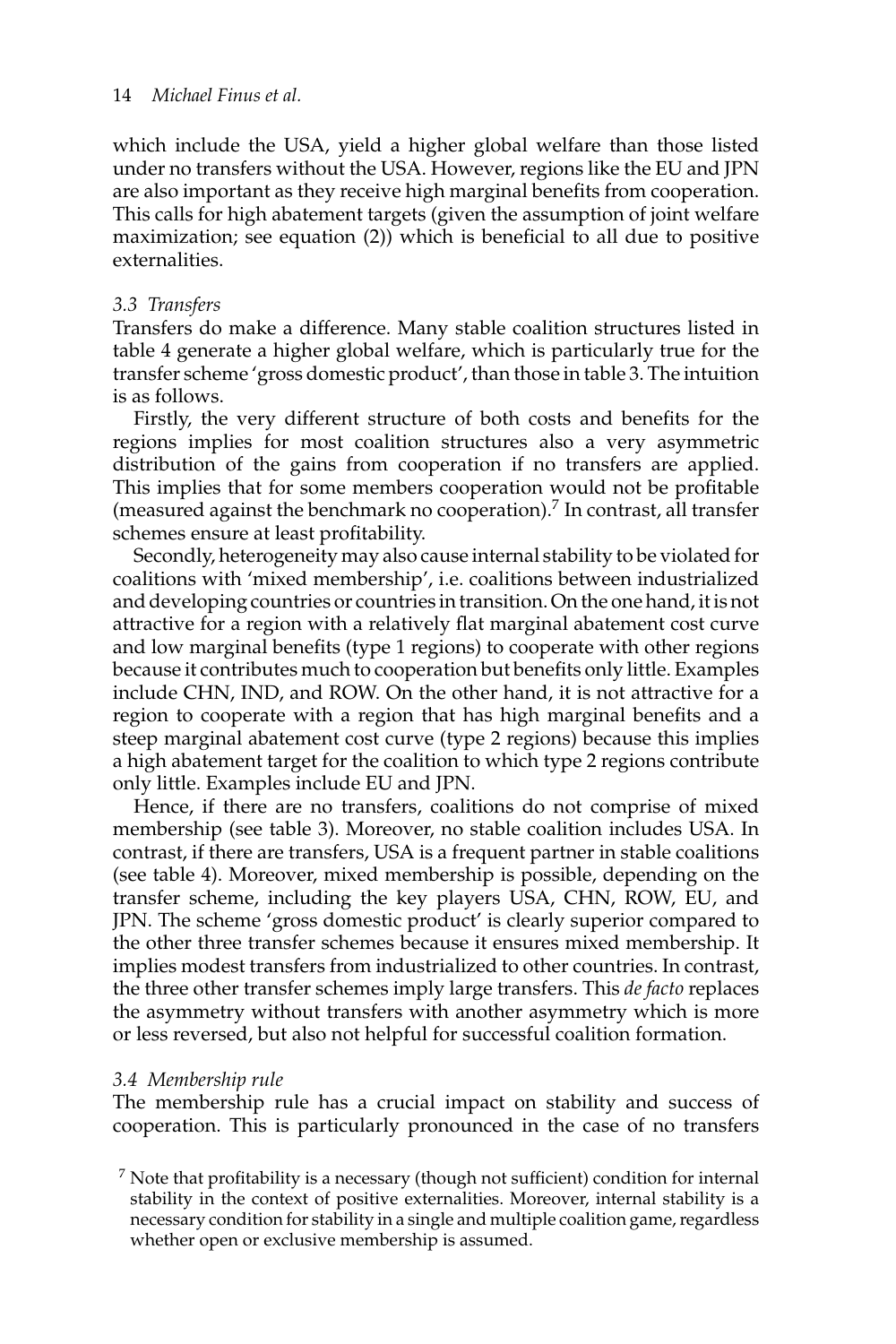where stable coalition structures only emerge under exclusive membership with unanimity voting (table 3). In the case of transfers, this difference is less pronounced (table 4). Nevertheless, many of the coalition structures with high global welfare are only stable under exclusive membership, though majority voting is sufficient to stabilize these coalition structures.

## *3.5 Multiple coalition structures*

Provided coalition formation is not restricted to a single coalition, coalition structures with multiple coalitions frequently emerge in equilibrium. Multiple coalitions are superior to single coalitions in terms of global welfare. The advantage of multiple coalitions is particularly pronounced in the case of no transfer (table 3) and under the transfer scheme 'gross domestic product' (table 4). Only in the case of the transfer schemes 'equal sharing' and 'ability to pay' (table 4) is there no coalition structure stable when multiple coalitions can be formed. However, some coalition structures are stable if coalition formation is restricted to a single coalition.

## **4. Summary, conclusions, and extensions**

We analyzed coalition formation in the context of global warming. The analysis was based on the stability of coalitions model, STACO, that provides benefit and cost estimates of 12 world regions. We considered several agreement designs: single versus multiple coalitions, open versus exclusive membership with either majority or unanimity voting, and no transfers versus transfers with four different transfer schemes. A wider interpretation of our results allows for the following conclusions.

- 1. The gains from cooperation as computed by our model are large in absolute and relative terms, which suggests that the lack of cooperation is a serious problem in the context of climate change. The conjecture that a high participation means success is misleading. More important is the inclusion of key players, which in our model are China, USA, India, and ROW due to their flat marginal abatement cost curves, as well as EU and Japan due their high marginal benefits.
- 2. The effort to get as many countries as possible into one 'climate boat' may not be the best strategy in the presence of free-rider incentives. Allowing for separate agreements among regions that have similar interests may foster the success of international agreements. In this light, the position of the USA only to ratify the Kyoto Protocol if developing countries will also join the protocol and take on climate responsibility is open to criticism.8 However, their announcement in the aftermaths of their withdrawal that they would pursue their own climate policy cooperating with countries of similar interests may be evaluated positively. At least as an intermediate step, multiple agreements may be useful on the way to a global treaty, as this

<sup>&</sup>lt;sup>8</sup> In 1997, the US Senate unanimously passed the Byrd–Hagel resolution, which makes 'meaningful' participation of developing countries a *conditio sine qua non* for ratification (The Byrd–Hagel Resolution, US Senate, 12 June 1997, 105th Congress, 1st Session, Senate Resolution 98).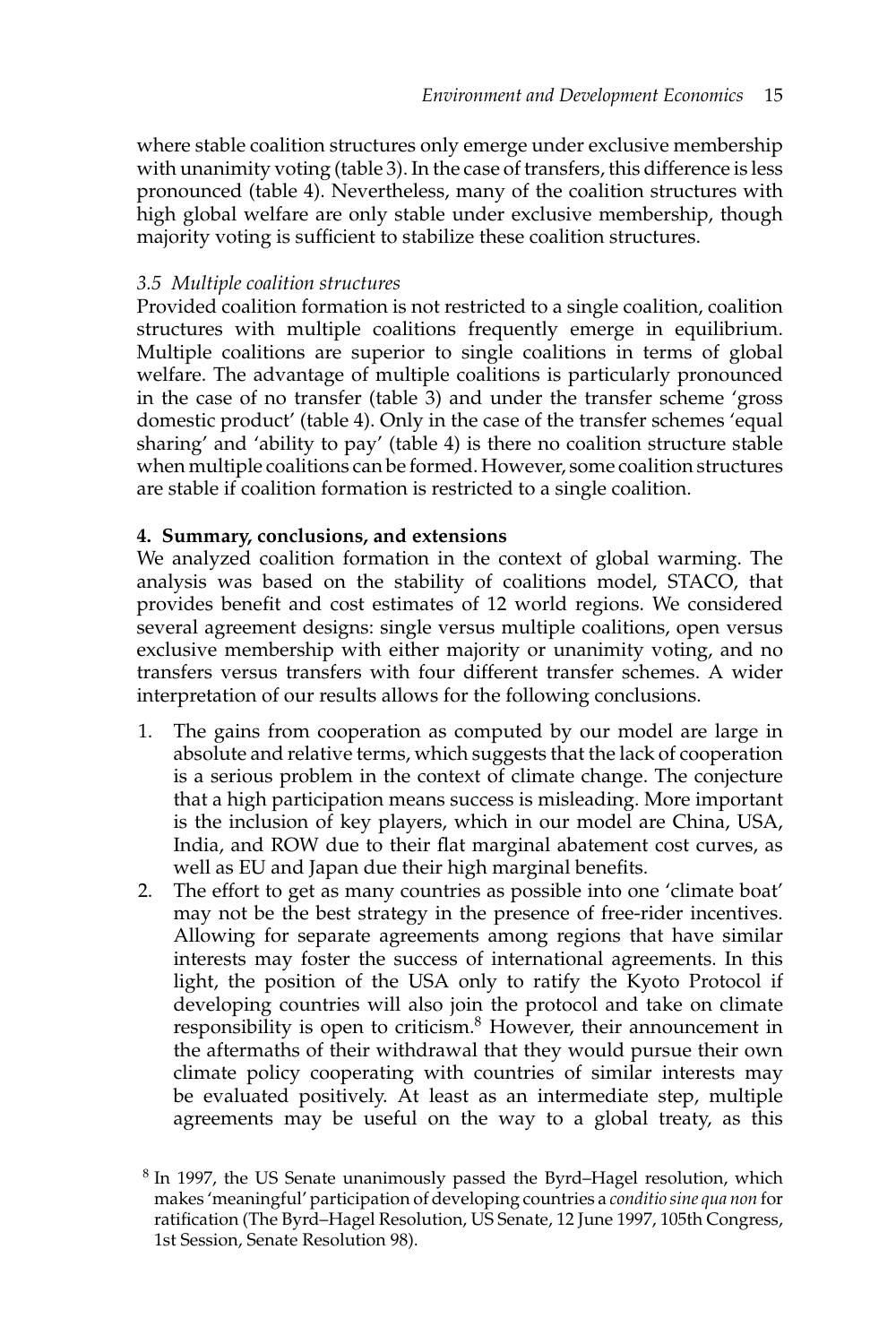is often the case with regional trade agreements that lead to more comprehensive agreements at later stages. For the design of post-Kyoto agreements, one possibility would be that developing countries and countries in transition form their own treaty as long as industrialized countries are not prepared to provide enough compensation for these countries to join a single treaty.

- 3. Certainly, club good agreements (e.g. NATO, European Union, and WTO) may enjoy a higher stability and success than public good agreements, like international environmental agreements, because the benefits from contributions are exclusive to members. However, another reason may be that accession is limited through majority or unanimity voting. Hence, the open membership rule as applied in almost every international environmental treaty should not be taken for granted.
- 4. Transfers can foster the success of cooperation if actors have asymmetric benefit–cost structures. They can be used to induce participation of regions with cheap abatement options that perceive the benefits from climate policy to be rather low, which is typical for developing countries and countries in transition, together with industrialized countries, which push for high ambitious abatement targets. However, balancing interests between heterogeneous regions is not an easy task. In our setting, it turned out that transfer schemes motivated by some notion of equity are not the most effective for climate policy (measured by the global welfare gain from cooperation). This suggests the importance of also including the stability dimension in the literature on fair sharing, which so far only considered distributional issues.

For future research, we think that three issues (which are underlined in table 1) may be particularly fruitful.

- 1. Our approach assumed a simultaneous coalition formation process, though in reality signature and ratification of IEAs usually take place sequentially. The sequential move unanimity game of Bloch (1996) could certainly be a starting point for such an alternative approach, though it seems that conceptual modifications are needed in order to capture what is really going on in negotiations leading to an IEA. Preliminary results from a stylized model with symmetric players in Finus and Rundshagen (2006) suggest that a sequential process adds another strategic dimension, making successful coalition formation even more difficult due to free-riding.
- 2. Though the assumption of joint welfare maximization of coalitions (which may be interpreted as a first-best design) is frequently made in the literature, casual empirical evidence suggests that governments do not follow this rule when negotiating abatement targets. Abatement allocation is often not cost-effective and the aggregate level is not optimal from a global point of view (i.e. second-best designs). An alternative approach could model negotiations as a non-cooperative bargaining game over emission reductions, capturing also the political decision process within countries.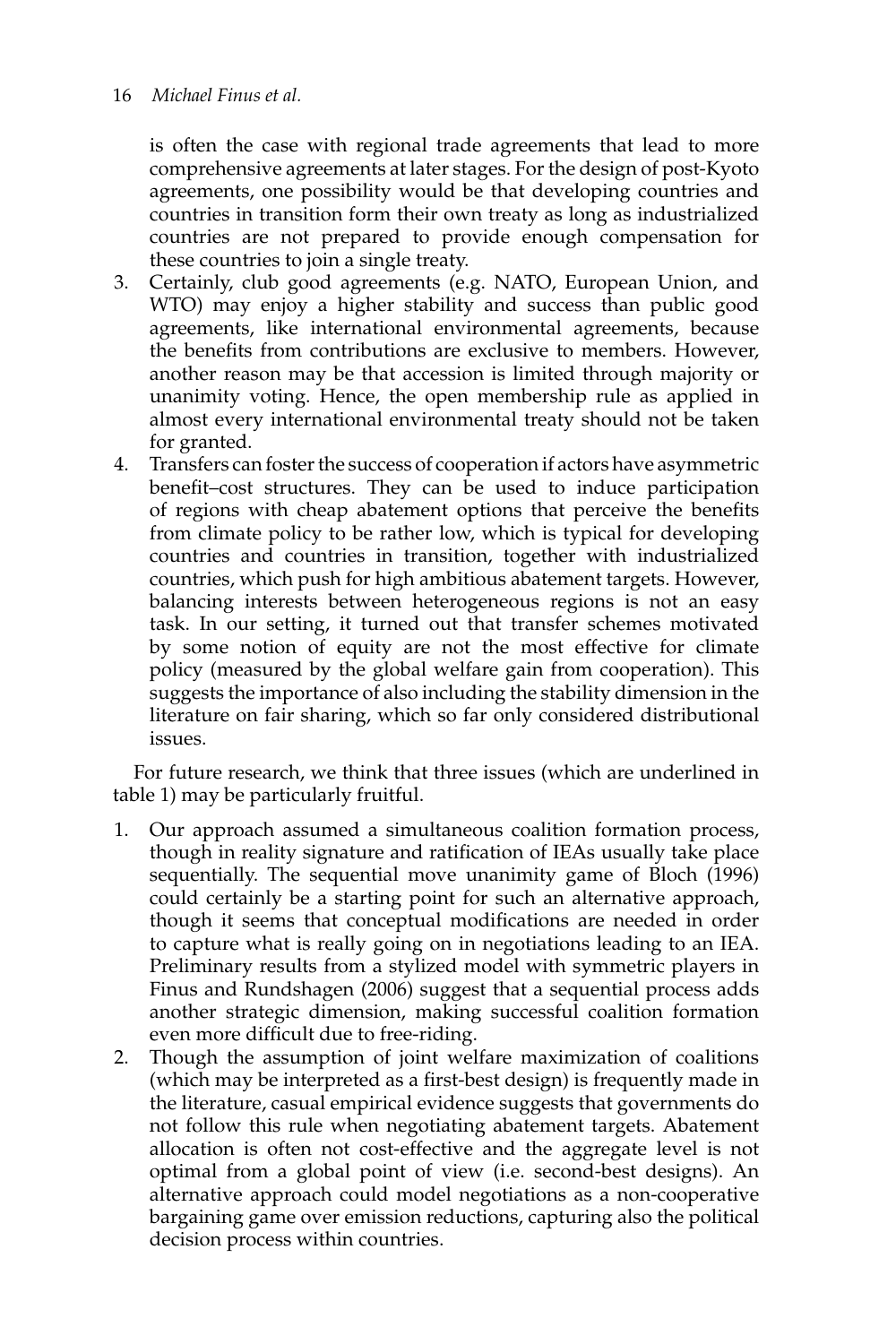Preliminary results that consider a departure from cost-effectiveness and lower coalitional abatement targets in a simple bargaining model suggest that this may well pay from a global point of view (Altamirano-Cabrera *et al.*, 2008). Second-best designs lead to large stable coalitions that are more successful than small stable coalitions with first-best design. Whether this applies to coalition structures with multiple coalitions remains to be investigated.

3. In line with the literature, we considered several transfer schemes that are related to sharing rules of cooperative game theory. Also in line with the literature, we found that the success depends on the sharing schemes. However, no information is available on other transfer schemes that could yield even more successful stable coalition structures, let alone which transfer scheme would be optimal. By optimal we mean a transfer scheme that stabilizes the coalition structure that generates the largest global welfare among those coalition structures that can be potentially stabilized. For coalition structures with a single coalition, Eyckmans and Finus (2004) and Weikard (2005) have independently shown that such a transfer scheme can be constructed, which is illustrated in Carraro *et al.* (2006). The main problem is to extend this concept to the context of coalition structures with multiple coalitions, which, as we have seen, are often more successful than single coalitions. The main problem is that for multiple coalitions not only internal and external but also intercoalitional stability must be considered where there may be a trade-off between these three dimensions of stability.

Finally, we would like to mention two limitations of our model, which may be taken up in future research.

1. In our model, the incentives for coalition formation are exclusively restricted to costs and benefits from greenhouse gas reduction. On the one hand, this means that equity can only work through the channel of the redistribution of the gains from cooperation via transfers. However, apart from this 'material payoff', equity per se may be part of the utility function of agents in the form of 'non-material' payoffs. Results from stylized models with symmetric players and a single coalition in Lange and Vogt (2003), and Peters and Schuler (2006), suggest that equity can be conducive to the success of coalition formation. On the other hand, the literature on issue linkage – initiated by Folmer *et al.* (1993) – suggests that not only monetary transfers but also concessions in other policy issues (e.g. trade, research, and development) can help to balance interests between heterogeneous regions.

It appears that both extensions could do more justice to the role of developing countries and countries in transition for climate change than our analysis. In particular, the discussion of fairness and the link between climate change and development assistance in the form of technology transfers could be analyzed more appropriately.

2. Results of empirical models always depend on the assumption of parameter values. Of course, changes in assumptions will affect quantitative results. However, more important is the question whether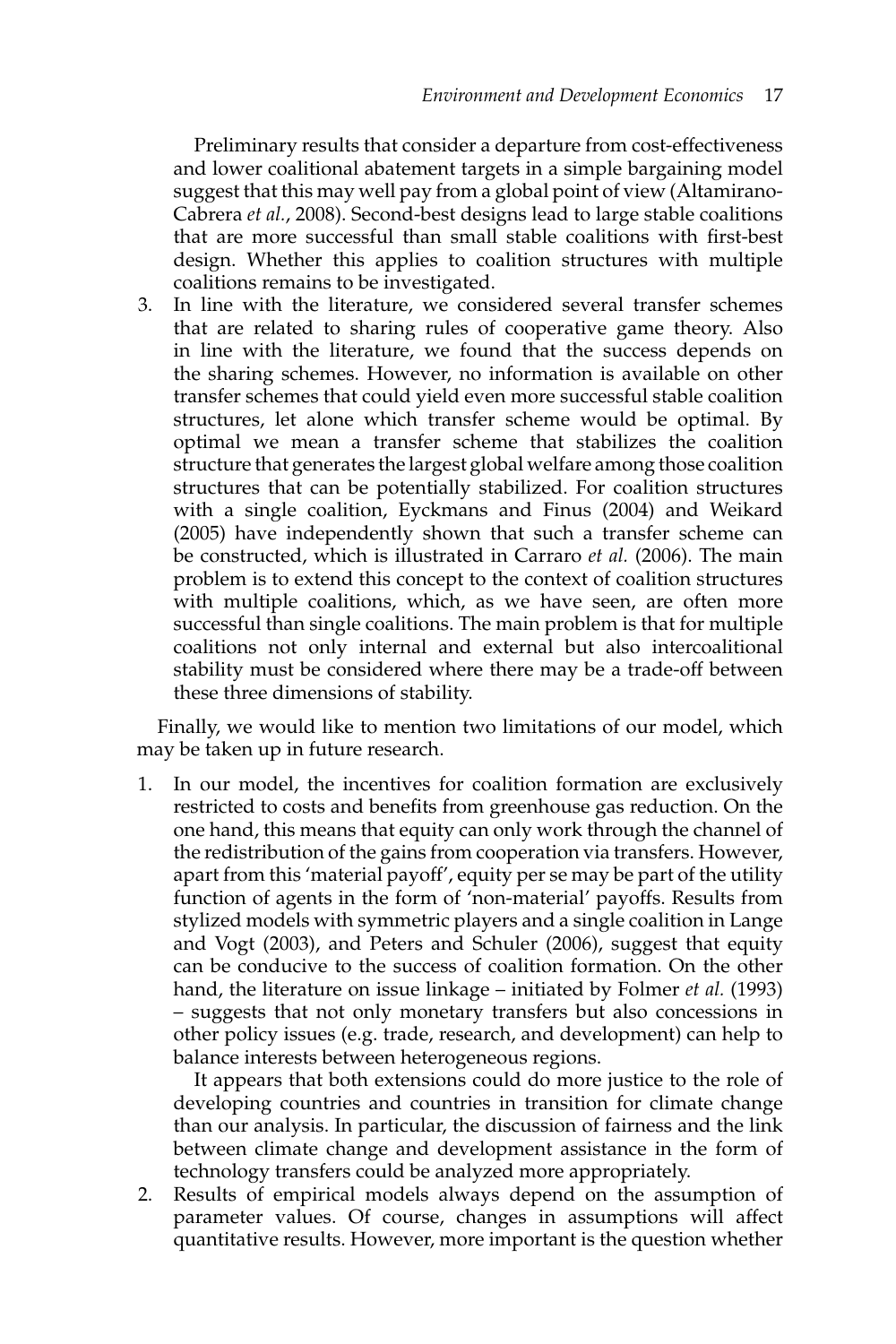they will also affect our qualitative conclusions. In our model, it turns out that qualitative results will not be affected by a change of the global benefit parameter *b* in the payoff function (6). As mentioned in subsection 2.2, the value in the original calculations in STACO was assumed to be 37.4 US\$ per ton carbon, which we updated to 77 US\$.<sup>9</sup> With qualitative conclusions we mean all our results in section 3 and the interpretations derived in section 4 concerning 'gains from cooperation', 'participation', 'transfers', 'membership rule', and 'multiple coalition structures'. Even the composition of stable coalition structures hardly changes. Quantitative results change insofar as equilibrium abatement levels as well global welfare in a given coalition structure are now higher. For instance in the grand coalition, discounted global welfare is 18,838 billion US\$ and global emission reduction is 31.9 per cent for  $b=77$  US\$ (see tables 3 and 4), whereas for *b*=37.4 US\$ this is 6,031 billion US\$ and 21.4 per cent, respectively. However, the relative gains from cooperation measured against the benchmark of no cooperation remain almost the same.

Due to the simple structure of STACO, a similar effect (i.e. an increase of the benefit parameter *b*) could be observed by lowering the discount rate or lowering abatement costs uniformly as explained in Weikard *et al.* (2006). The former effect could be due to a change of the time preference rate, the latter effect could be due to technological innovation.

There is also some indication that the main qualitative results are unaffected if regional parameters are changed, though membership in coalitions will certainly change (e.g. Finus *et al.*, 2005). In STACO this concerns the regional benefit parameter  $\gamma_i$  and the regional cost parameter  $\alpha_i$  and  $\beta_i$ . As the analysis of stable coalition structures depends, even in our simple model, on so many different forces, predictions are difficult. However, we may expect that if the regional benefit parameter  $\gamma_i$  of say China increased due to more environmental pressure, this would increase the incentive of this country to participate in a climate treaty with industrialized countries. That is, in future China's incentive structure may resemble more that of industrialized countries. This effect may be reinforced if we assume that – despite technological innovations – her abatement cost increases as BAUemissions increase dramatically due to fast economic development.

In order to treat these uncertain changes systematically over time, two major changes of our model would be required. Firstly, we would need a truly dynamic model of the CGE type, which also includes endogenous growth of emissions and technological innovation. Moreover, stability would have to be tested at each point in time along the entire time path. Secondly, since all changes are uncertain by their very nature, a systematic analysis of uncertainty would be necessary. However, this is beyond the scope of the present paper – considering that currently only few CGE-models with endogenous technological change are around (e.g. Buonanno *et al.*, 2003), so far dynamic stability

<sup>9</sup> Computations for *b*=37.4 US\$ are conducted in our working paper (Finus *et al.*, 2004).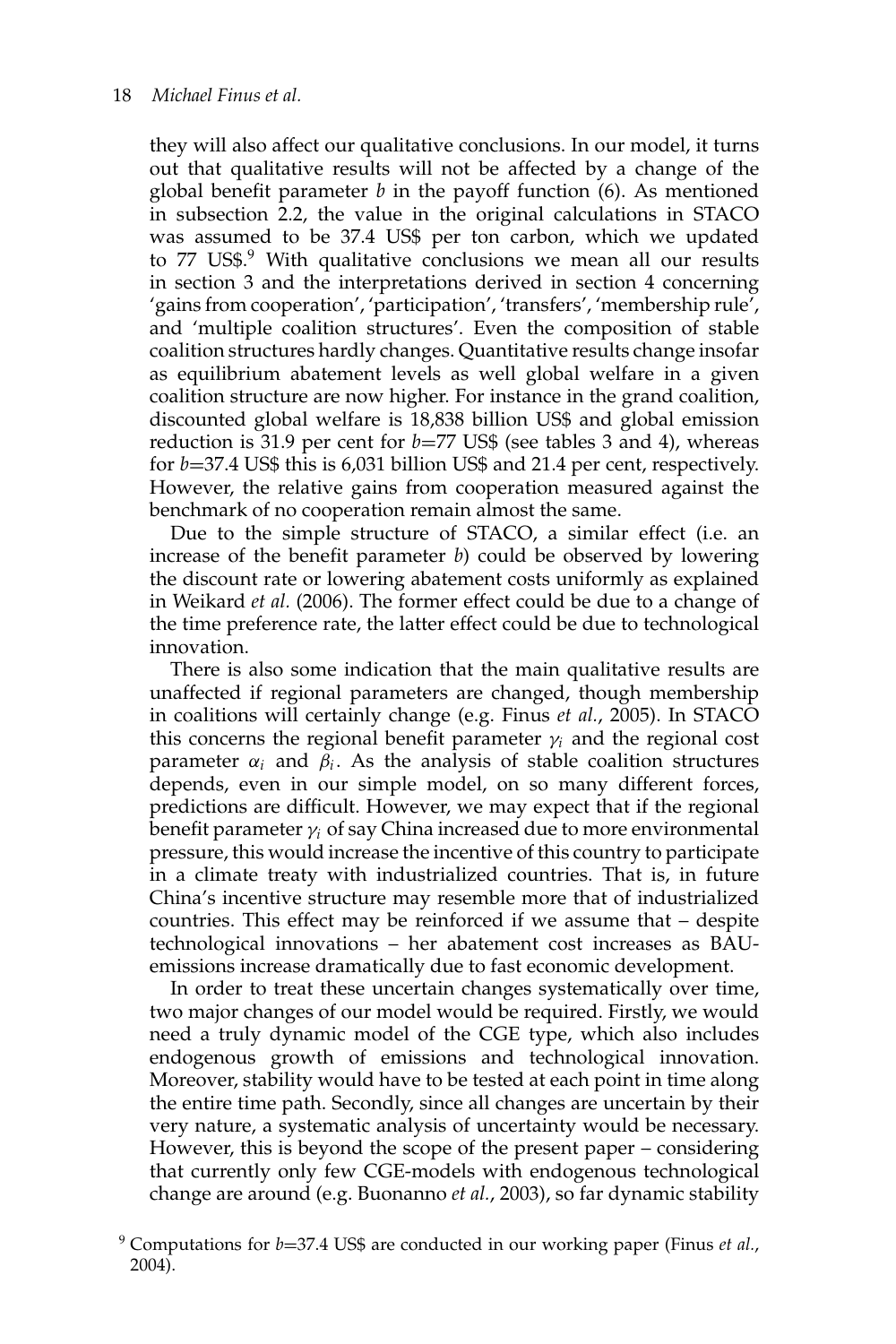of coalitions has only been treated in very simple stylized models (e.g. Rubio and Ulph, 2007) and a systematic analysis of uncertainty has only been developed for single coalitions (e.g. Dellink *et al.*, 2008).

## **References**

- Altamirano-Cabrera, J.-C. and M. Finus (2006), 'Permit trading and stability of international climate agreements', *Journal of Applied Economics* **9**: 19–48.
- Altamirano-Cabrera, J.C., M. Finus, and R. Dellink (2008), 'Do abatement quotas lead to more successful climate coalitions?', *The Manchester School* **76**: 104– 129.
- Babiker, M.H.*et al.*(2001), 'The MIT Emissions Prediction and Policy Analysis (EPPA) model: revisions, sensitivities, and comparisons of results', MIT Report No. 71, Cambridge, MA.
- Barrett, S. (2001), 'International cooperation for sale', *European Economic Review* **45**: 1835–1850.
- Binmore, K., A. Rubinstein, and A. Wolinsky (1986), 'The Nash bargaining solution in econonomic modelling', *RAND Journal of Economics* **17**: 176–188.
- Bloch, F. (1996), 'Sequential formation of coalitions in games with externalities and fixed payoff division', *Games and Economic Behavior* **14**: 90–123.
- Bosello, F., B. Buchner, and C. Carraro (2003), 'Equity, development, and climate change control', *Journal of the European Economic Association* **1**: 601–611.
- Botteon, M. and C. Carraro (1997), 'Burden-sharing and coalition stability in environmental negotiations with asymmetric countries', in C. Carraro (ed.), *International Environmental Negotiations: Strategic Policy Issues*, Cheltenham: Edward Elgar, ch. 3, pp. 26–55.
- Buonanno, P., C. Carraro, and M. Galeotti (2003), 'Endogenous induced technical change and the cost of Kyoto', *Resource and Energy Economics* **25**: 11–34.
- Carraro, C. (2000), 'Roads towards international environmental agreements', in H. Siebert (ed.), *The Economics of International Environmental Problems*, Tubingen: ¨ Mohr Siebeck, pp. 169–202.
- Carraro, C., J. Eyckmans, and M. Finus (2006), 'Optimal transfers and participation decisions in international environmental agreements', *Review of International Organizations* **1**: 379–396.
- Carraro, C. and C. Marchiori (2003), 'Stable coalitions', in C. Carraro (ed.), *The Endogenous Formation of Economic Coalitions*, Cheltenham: Edward Elgar, ch. 5, pp. 156–198.
- Carraro, C. and D. Siniscalco (1993), 'Strategies for the international protection of the environment', *Journal of Public Economics* **52**: 309–328.
- Chander, P. and H. Tulkens (1997), 'The core of an economy with multilateral environmental externalities', *International Journal of Game Theory* **26**: 379–401.
- Dellink, R.B. *et al.* (2004), 'Empirical background paper of the STACO Model', available on the STACO website http://www.enr.wur.nl/uk/staco, Wageningen University.
- Dellink, R.B., M. Finus, and N. Olieman (2008), 'Coalition formation under uncertainty: the stability likelihood of an international climate agreement', *Journal of Environmental and Resource Economics* **39**: 357–377.
- Ellerman, A.D. and A. Decaux (1998), 'Analysis of post-Kyoto  $CO<sub>2</sub>$  emissions trading using marginal abatement curves', MIT Report No. 40, Cambridge, MA.
- Eyckmans, J. and M. Finus (2004), 'An almost ideal sharing scheme for coalition games with externalities', Working Paper No. 155.2004, Fondazione Eni Enrico Mattei, Italy.
- Eyckmans, J. and M. Finus (2006), 'Coalition formation in a global warming game: how the design of protocols affects the success of environmental treaty-making', *Natural Resource Modeling* **19**: 323–358.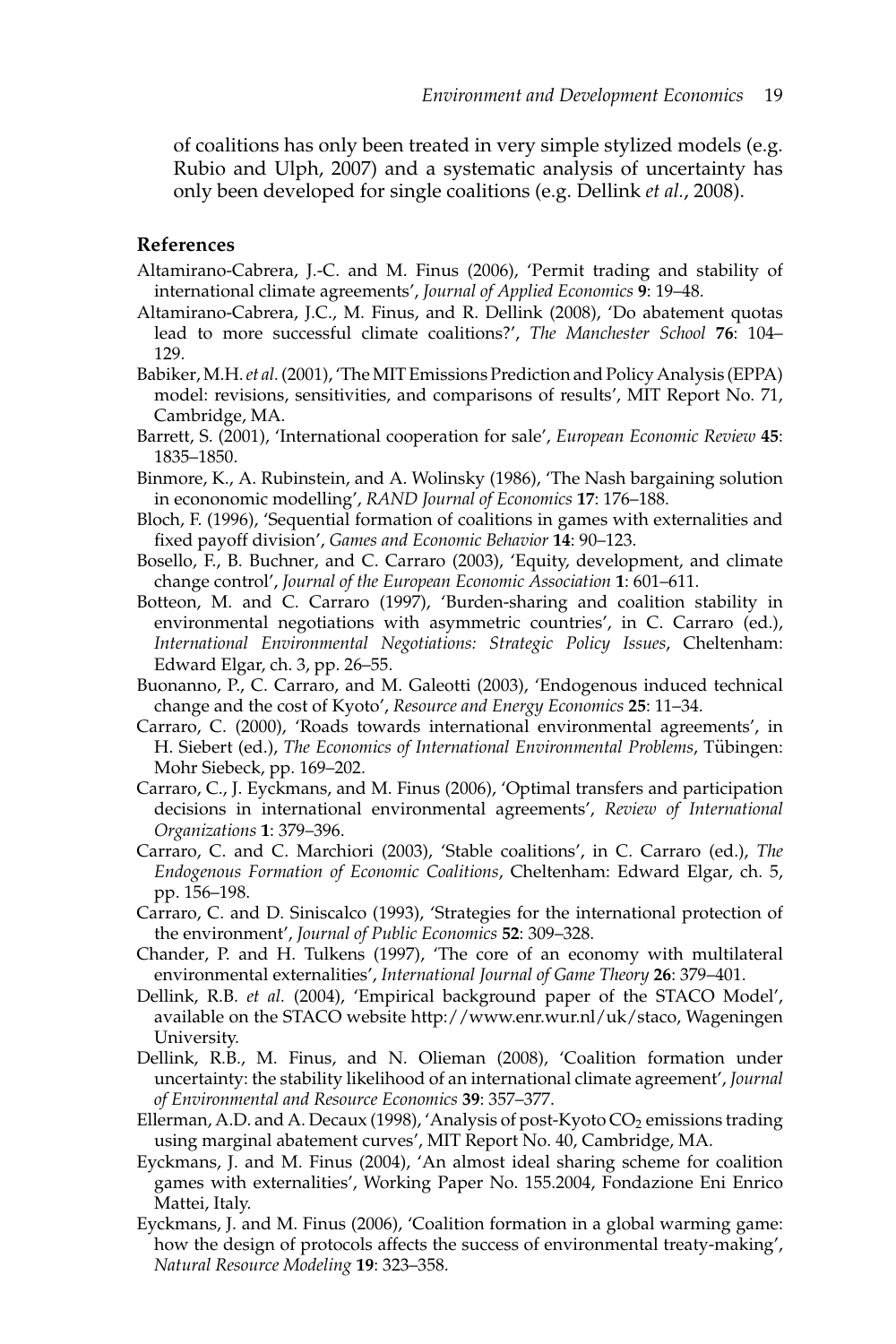- Eyckmans, J. and H. Tulkens (2003), 'Simulating coalitionally stable burden sharing agreements for the climate change problem', *Resource and Energy Economics* **25**: 299–327.
- Fankhauser, S. (1995), *Climate Change: The Economics of the Greenhouse*, London: Earthscan.
- Finus, M. (2003), 'Stability and design of international environmental agreements: the case of transboundary pollution', in H. Folmer and T. Tietenberg (eds),*International Yearbook of Environmental and Resource Economics, 2003/4*, Cheltenham: Edward Elgar, ch. 3, pp. 82–158.
- Finus, M., J.-C. Altamirano-Cabrera, and E. van Ierland (2005), 'The effect of membership rules and voting schemes on the success of international climate agreements', *Public Choice* **125**: 95–127.
- Finus, M. and B. Rundshagen (2003), 'Endogenous coalition formation in global pollution control: a partition function approach', in C. Carraro (ed.), *Endogenous Formation of Economic Coalitions*, Cheltenham: Edward Elgar, ch. 6, pp. 199–243.
- Finus, M. and B. Rundshagen (2006), 'Participation in international environmental agreements: the role of timing and regulation', *Natural Resource Modeling* **19**: 165– 200
- Finus M., M.E. Sáiz, and E.M.T. Hendrix (2004), 'An empirical test of new developments in coalition theory for the design of international environmental agreements', Mansholt Working Paper No. 14, University of Wageningen. http://library.wur.nl/wasp/bestanden/LUWPUBRD\_00337306\_A502\_001.pdf
- Folmer, H., P. van Mouche, and S.E. Ragland (1993), 'Interconnected games and international environmental problems', *Environmental and Resource Economics* **3**: 313–335.
- IPCC (2007), *Climate change 2007: Mitigation. Contribution of Working Group III to the Fourth Assessment Report of the Intergovernmental Panel on Climate Change*, B. Metz *et al.* (eds), Cambridge and New York: Cambridge University Press.
- Lange, A. and C. Vogt (2003), 'Cooperation in international environmental negotiations due to a preference for equity', *Journal of Public Economics* **87**: 2049– 2067.
- Nordhaus, W.D. and J. Boyer (2000), *Warming the World: Economic Models of Global Warming*, Cambridge, MA: MIT Press.
- Peters, W. and C. Schuler (2006), 'International environmental agreements: can equity and fairness enlarge the size of the coalition?' Paper presented at the '6th Meeting on Game Theory and Practice', Zaragoza, Spain, 10–12 July 2006.
- Rose, A. and B. Stevens (1998), 'A dynamic analysis of fairness in global warming policies: Kyoto, Buenos Aires, and beyond', *Journal of Applied Economics* **1**: 329– 362.
- Rose, A. *et al.* (1998), 'International equity and differentiation in global warming policy', *Environmental and Resource Economics* **12**: 25–51.
- Rubio, S.J. and A. Ulph (2007), 'An infinite-horizon model of dynamic membership of international environmental agreements', *Journal of Environmental Economics and Management* **54**: 296–310.
- Tol, R.S.J. (1997), 'A decision-analytic treatise of the enhanced greenhouse effect', Ph.D. Thesis, Vrije Universiteit, Amsterdam.
- Tol, R.S.J. (2005), 'The marginal damage costs of carbon dioxide emissions: an assessment of the uncertainties', *Energy Policy* **33**: 2064–2074.
- Weikard, H.-P. (2005), 'Cartel stability under optimal sharing rule', Working Paper 77.2005, Fondazione Eni Enrico Mattei, Italy.
- Weikard, H.-P., M. Finus, and J. C. Altamirano-Cabrera (2006), 'The impact of surplus sharing on the stability of international climate coalitions', *Oxford Economic Papers* **58**: 209–232.